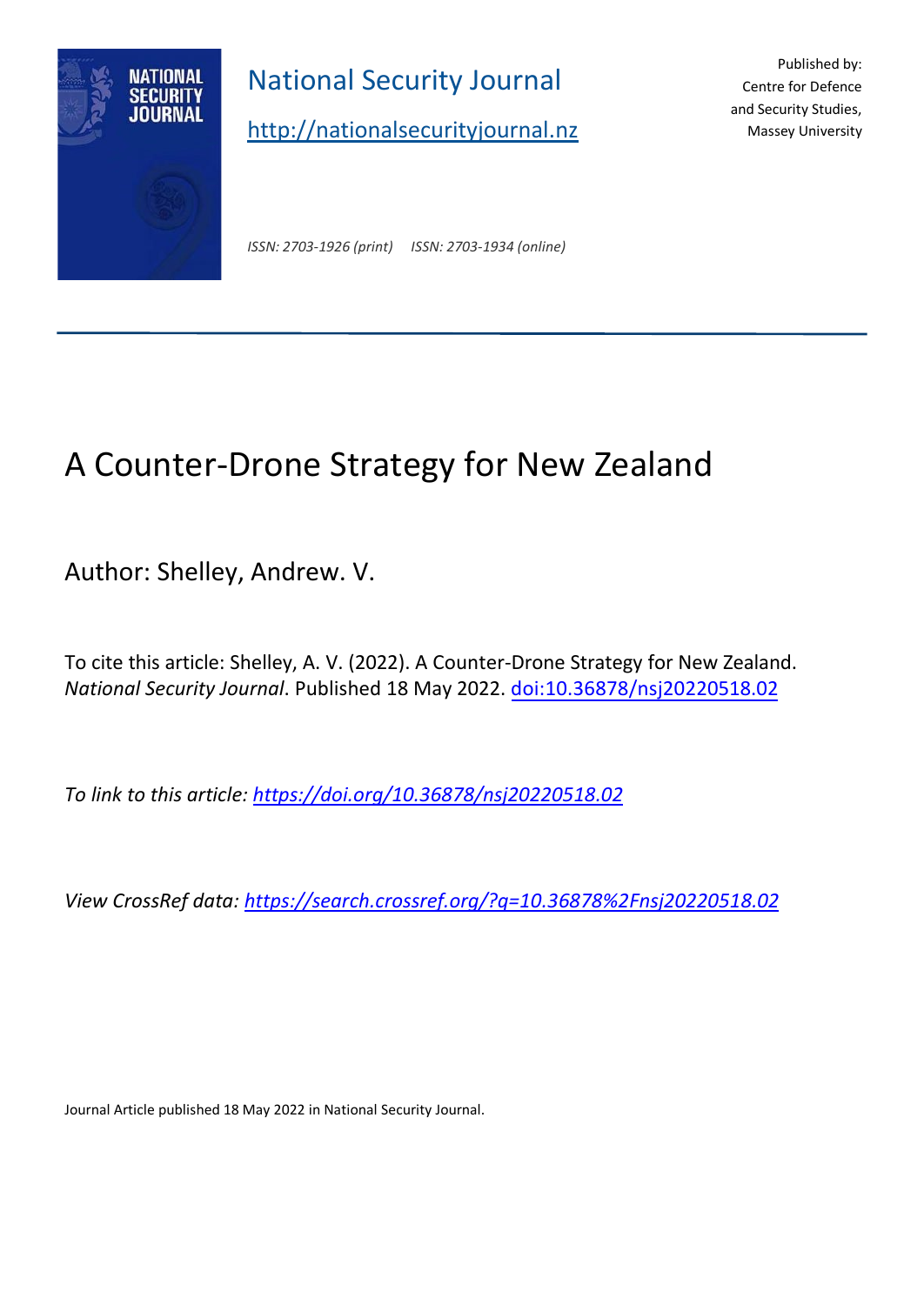## A COUNTER-DRONE STRATEGY FOR NEW ZEALAND

#### Andrew V. Shelley1

A recent article in this journal provides a quantitative assessment of the threats from drones in New Zealand.<sup>1</sup> The present article builds upon that risk assessment to develop a counter-drone strategy for New Zealand. Selected literature is reviewed to identify the key elements of a security strategy. The approaches adopted to countering drones by New Zealand and its Five Eyes partners are then reviewed. Australia and Canada have adopted limited measures that allow radio jamming of drones by Federal police. The United Kingdom has published an explicit strategy that will allow for organisations other than law enforcement to act against drones. The United States does not have a published strategy but has enacted legislation allowing counter-drone action. The Civil Aviation Bill recently introduced in New Zealand proposes counter-drone powers for law enforcement. The strategy developed in this article is compared with the provisions in that Bill and recommendations are provided for improving that legislation.

Keywords: Civil Aviation Bill, counter-drone, drones, Unmanned Aerial Systems, risk analysis, security strategy

#### **INTRODUCTION**

Drones, also known more formally as "unmanned aircraft" or unmanned aerial systems (UAS), are aircraft intended to operate with no pilot on board.2 A drone may either be piloted remotely, in which case the broader system of which the drone is a part includes a command and control  $(C2)$  link,<sup>3</sup> or the drone may follow a pre-programmed path and be fully autonomous.4 Drones have a wide range of potential beneficial applications including photography, movie making, survey, asset inspection, package and medicine

<sup>1</sup> Dr Andrew Shelley is Managing Consultant of Andrew Shelley Economic Consulting, and Chief Executive of the drone training school run by Aviation Safety Management Systems Ltd. His research focusses on the regulation of drones and counter-drone systems. This article is derived from a research report prepared in partial fulfilment of the requirements for the degree of Master of International Security through the Centre of Defence and Security Studies, Massey University, supervised by Terry Johanson. Corresponding author: Andrew.Shelley@xtra.co.nz.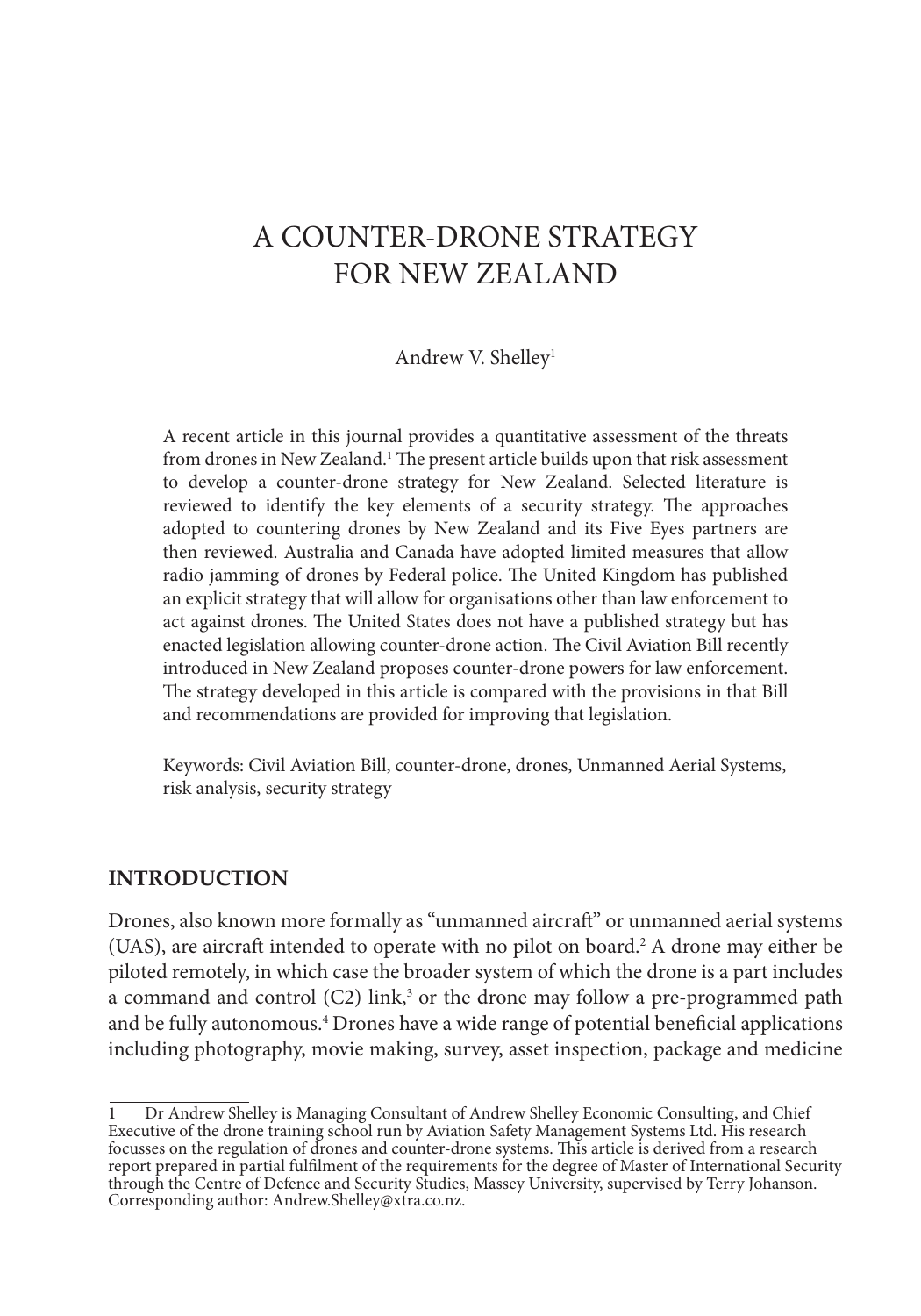delivery, and agrichemical application. However, as demonstrated by Shelley in his recent review of drone-related threats to New Zealand, drones can also be used in a range of criminal and malicious activities.<sup>5</sup> The threat posed by drones is not just theoretical: globally a range of incidents have occurred which demonstrate most hypothesised threats can be readily implemented. A key problem with countering the threat from drones is that it is extremely difficult to identify the operator of the aircraft. The standard regulatory prescription by regulatory authorities to require registration of drones and licensing of operators will be ineffective if the operator does not comply with legal requirements.6 In addition, some threats from drones require an immediate response to stop the drone, not just an attribution of liability after the fact. Legal and regulatory systems struggle to keep pace with emerging technologies,<sup>7</sup> including drone technology, $^8$  and as demonstrated in this study often do not allow appropriate counter-drone action to be taken.

Counter-drone provisions are included in a comprehensive Civil Aviation Bill (CA Bill) recently introduced to the New Zealand Parliament.<sup>9</sup> While several documents were proactively released when the CA Bill was introduced to parliament, $10$  none of those documents demonstrate that the CA Bill is part of a comprehensive strategy. Changes to legal and regulatory systems should not be made on a piecemeal basis but should be a deliberately made as part of an overall counter-drone strategy linked to national security objectives. This study develops a counter-drone strategy for New Zealand and develops recommendations for improvement of the provisions proposed in the CA Bill.

## **METHODOLOGY**

This article describes the nature of the threat potentially posed by drones, and summarises the different means of countering drones. Identification of threats could be informed by both interviewing appropriate people from within New Zealand's security agencies and by textual analysis informed by relevant literature. Due to the difficulty of interviewing appropriate people, this article relies on a textual analysis that has been published in a recent article in this journal.11 A summary of the key findings of that article are presented here.

A central question in developing any strategy is identifying the critical components of a strategy. Selected literature on corporate and security strategy is reviewed to identify the core elements that should be included in a security strategy. That review identifies that a strategy should start with a statement of strategic objectives and then identify potential threats to the achievement of those objectives. A risk assessment should then be conducted to establish the relative significance of the threats.<sup>12</sup> Policy should then be established to specify what actions will be taken to address the identified threats.<sup>13</sup>

Development of strategy potentially benefits from consideration of the approaches adopted by others. This article therefore reviews the approaches adopted to countering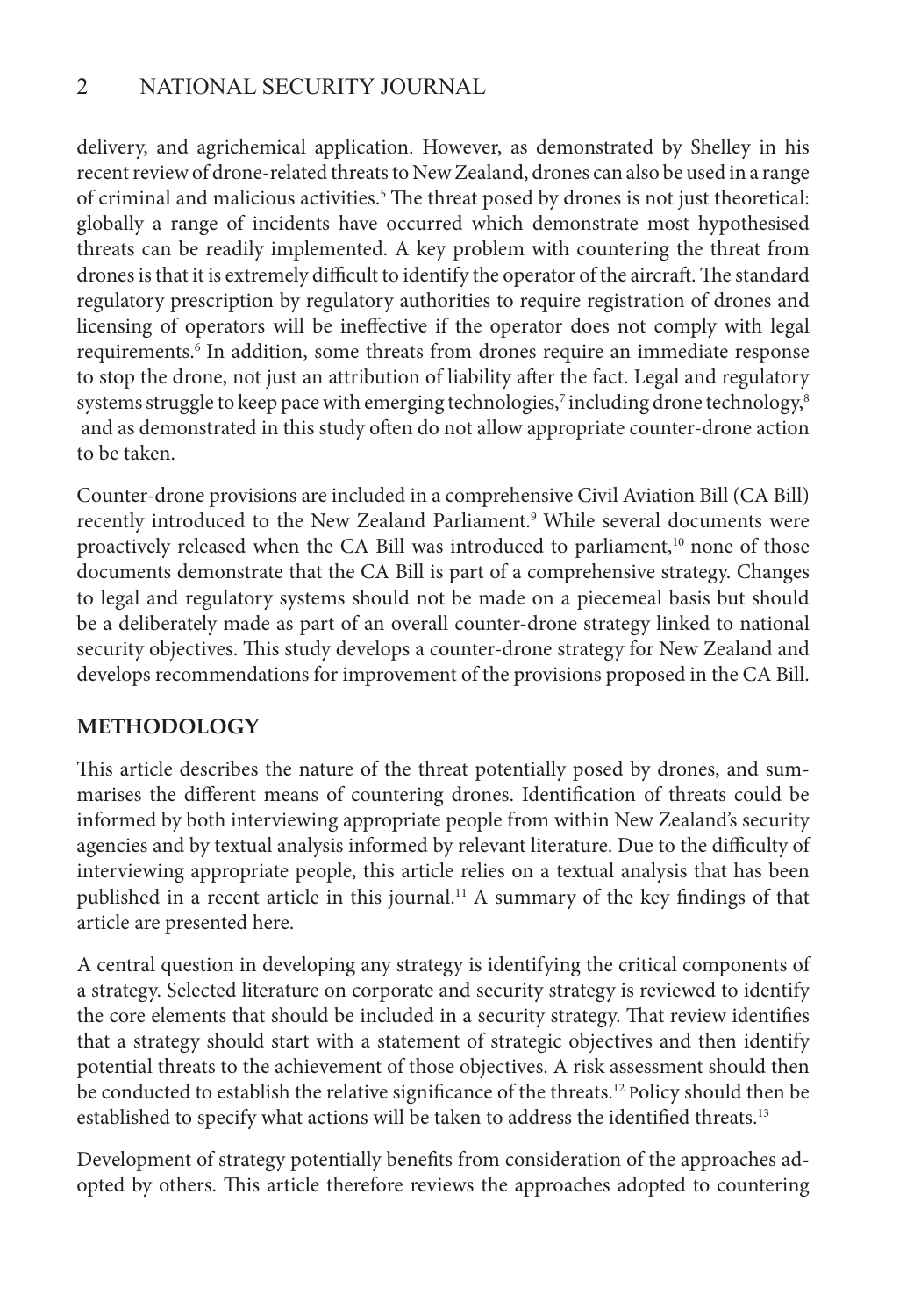drones by New Zealand and its Five Eyes (FVEY) partners. Australia and Canada have a piecemeal approach that enables a particular aspect of counter-drone action but, based on this review, neither appears to have a coherent strategy. The United Kingdom has a formal counter-drone strategy document<sup>14</sup> and is proceeding to implement the steps in that strategy. The United States has what could be described as an emergent strategy<sup>15</sup> that is enabling a coherent counter-drone response. The presence of a counter-drone strategy in both the United Kingdom and the United States enables these states to use counter-drone operations to protect critical national infrastructure, to an extent that is not generally possible in Australia, Canada, or New Zealand. New Zealand has recently introduced legislation that will provide some counter-drone powers to police and appointed personnel, but some important gaps will still remain.

A counter-drone strategy for New Zealand is then proposed, which has been developed utilising the critical components identified. Strategic objectives are identified based on New Zealand's *National Security System Handbook*. <sup>16</sup> The analysis of strategy identifies that a key aspect of establishing a strategy is identification of strategic threats, establishing the risk of those threats, and identifying appropriate controls for those risks. Identification of threats and risk analysis is informed by the recent article.17 The path of this research then explores the question of how the identified threats in New Zealand could be effectively addressed or mitigated. The proposed mitigations are compared with the measures proposed in the recently introduced CA Bill. Recommendations for improvement of that legislation are developed. Guidance on implementation of the counter-drone strategy is provided, including recommendations for the Civil Aviation Authority and Radio Spectrum Management to be directed to develop and promulgate a process for relevant people and organisations to receive the appropriate approvals.

#### **BACKGROUND**

#### **The Threat Posed by Drones**

The key security-related threats from drones in New Zealand are described in a recent article by Shelley published in this journal.<sup>18</sup> The assessment in that article attempts to express all risks as an economic cost so that (a) the relative size of different threats can be established, and (b) the estimates provide a guide to the level of resources that should be expended to counter the threat. The full methodology is described in the source article, but in essence consists of the following components:

- 1. A threat occurs at an assumed frequency (daily, weekly, monthly, annual, once-per-decade), which corresponds to a range of values;
- 2. When the threat occurs, there is an assumed probability of success (low, medium, high, certain), which again corresponds to a range of possible values; and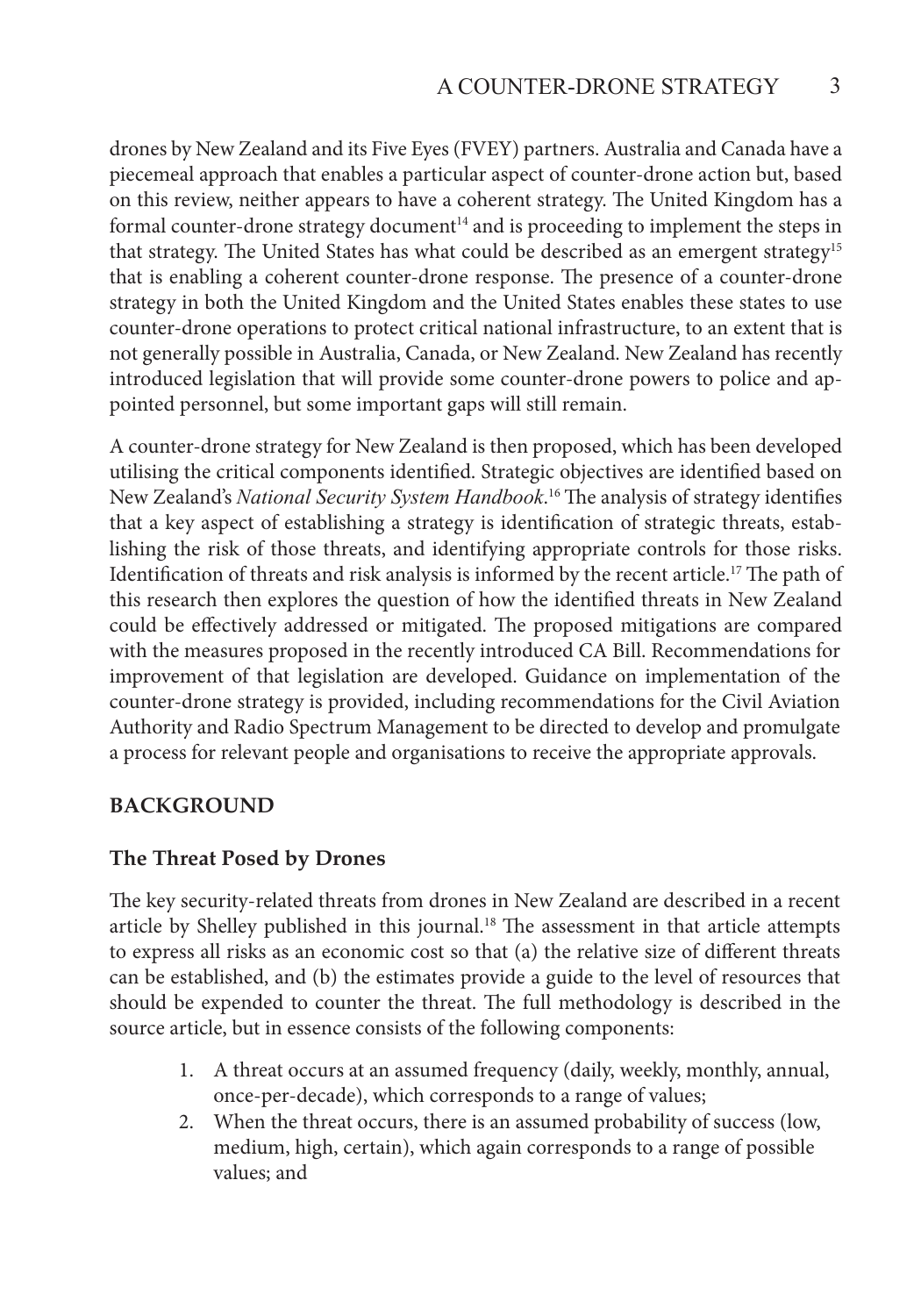3. The consequence of a successful event may include fatalities, injuries, disruption, delay to travel time, damage to aircraft, interruption to power supplies, all of which can be expressed in dollar terms.

Multiplying the data from these three components provides an expected annual economic cost. The word "expected" is used in the statistical sense, which means that it is the average that will occur over time.

The most important results from the risk assessment in that article are:

- (a) The expected annual economic cost of collisions with aircraft is only \$0.6m, using parameters that are arguably high given the historic record. The cost of disruptions, imposed as a mitigation against possible midair collisions between drones and airliners, is higher than the cost of the problem it is seeking to solve.
- (b) The largest cost is from the delivery of contraband to prisons, with an aggregate expected annual cost of \$10.0m. The likely frequency and success of contraband deliveries across the prison network as a whole are assessed on the basis of news reports. Contraband deliveries that might result in a fatality are assessed to be attempted monthly with only a low probability of success and have an expected annual cost of \$2.7m. Contraband deliveries that result in other harm (such as serious injury from drug-related harm) are assessed to be attempted daily across the prison network, but again with a low probability of success, and have an expected annual cost of \$7.3m. If such deliveries were only attempted weekly then the expected annual cost reduces from \$7.3m to \$1.0m, and the total cost of contraband deliveries is \$3.7m.
- (c) A combination of four different types of "terror" threats from drones (IED attacks, incendiary attacks, CBR attacks, and inert noise makers inducing panic) have an aggregate expected annual cost of \$2.1m, some 44 percent higher than the aggregate cost of aviation-related risks.
- (d) Disruption to electric power supply has an expected annual cost of \$0.9m based on the cost of "lost load" including lost production during outages.
- (e) Diversion to enable other direct action to occur, such as disruption of a Police or other law enforcement operation, has an expected annual cost of \$0.8m.

In addition to the threats described above, Shelley notes but does not quantify threats of surveillance in areas of commercial or national security sensitivity, delivery of electronic listening devices, and surveillance prior to or during burglary. Drones have allegedly been used to identify targets for burglary. In addition to providing a visual surveillance capability, drones can also be used as a listening device or to deliver electronic listening devices to otherwise impossible to reach locations.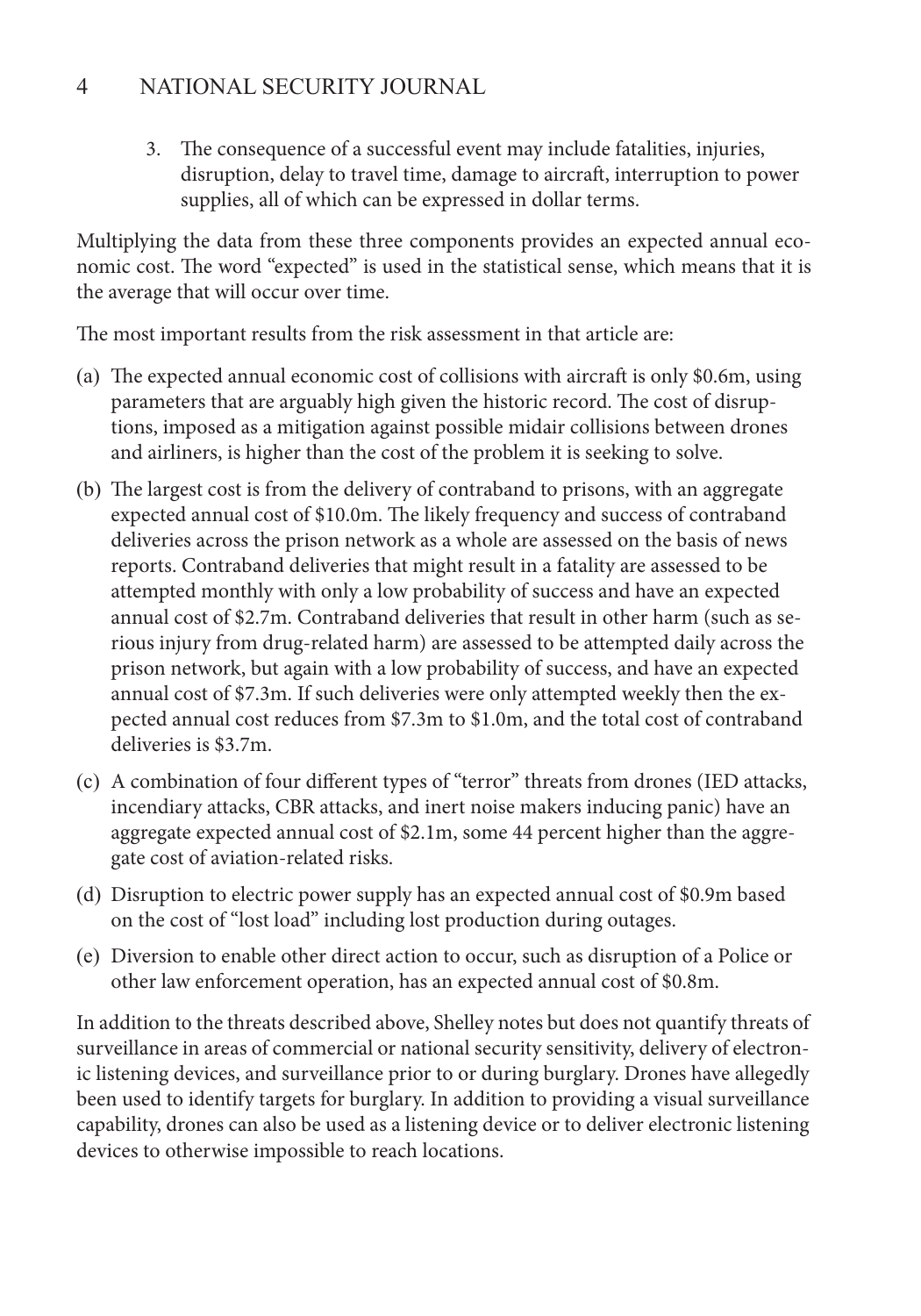#### **Means of Countering Drones**

The two main ways of countering drones are detection and interdiction. Detection of drones allows action to be taken to protect the potential target, and may in some circumstances allow information about the operator of the drone to be obtained. Drones can be detected by way of radar, analysis of noise signatures, or with automated optical recognition.19 None of these methods is perfect, and subject to both false positives (something that is not a drone being identified as a drone) and false negatives (an actual drone not being detected), so a combination of detection systems may be required.<sup>20</sup> A further detection method is interception of the C2 link that may be used to control the drone. A drone can be characterised as a flying computer; often that computer is controlled remotely via C2 signals transmitted over a radio link, but it may also be flying a pre-programmed flight path between GPS waypoints and undertaking a pre-programmed action.<sup>21</sup> If the drone is being controlled remotely then interception of the C2 link is possible, and in some instances may reveal the location of the transmitter. However, if the drone is flying a pre-programmed flight path then this method will not work.

The C2 link provides the avenue for two methods of interdiction: 'jamming' the radio link with an over-powering broadcast, and taking control of the drone by 'hijacking' the control link.<sup>22</sup> The response of the drone to jamming is uncertain and will depend on what actions the drone has been programmed to take: some may return to the location that they took off from or to some other pre-programmed 'home' point; others may hover in place; and a truly malicious operator could programme the drone to deliver its payload.23 Hijacking the C2 link, on the other hand, can instruct the drone to fly to a safe location and land. Both of these methods require that the drone is being piloted remotely, but it is also possible that the drone is executing a pre-programmed flight path and will be unresponsive to any attempt to interfere with the C2 link. In this case, the only option for directly countering the drone is physical interdiction, which can range from trained eagles,<sup>24</sup> defensive drones armed with nets,<sup>25</sup> nets launched from stationery, vehicle-mounted, or shoulder-mounted systems,<sup>26</sup> interceptor drones that crash into the target drone, $27$  or even directed energy weapons such as microwaves and lasers<sup>28</sup>

#### **Core Elements of a Security Strategy**

Before assessing the strategy of others and developing a counter-drone strategy for New Zealand, it is necessary to define what is meant by the term strategy and identify the core elements of a security strategy. There are few studies identifying the essential constituent elements of a security strategy. The conventional Western approach to military strategy relies on the concept of "ends, ways, means" proposed by Lykke,<sup>29</sup> and taught at the US Army War College.<sup>30</sup> In the broadest sense, a strategy is a set of choices for achieving a particular objective, $31$  and this concept of choice is reflected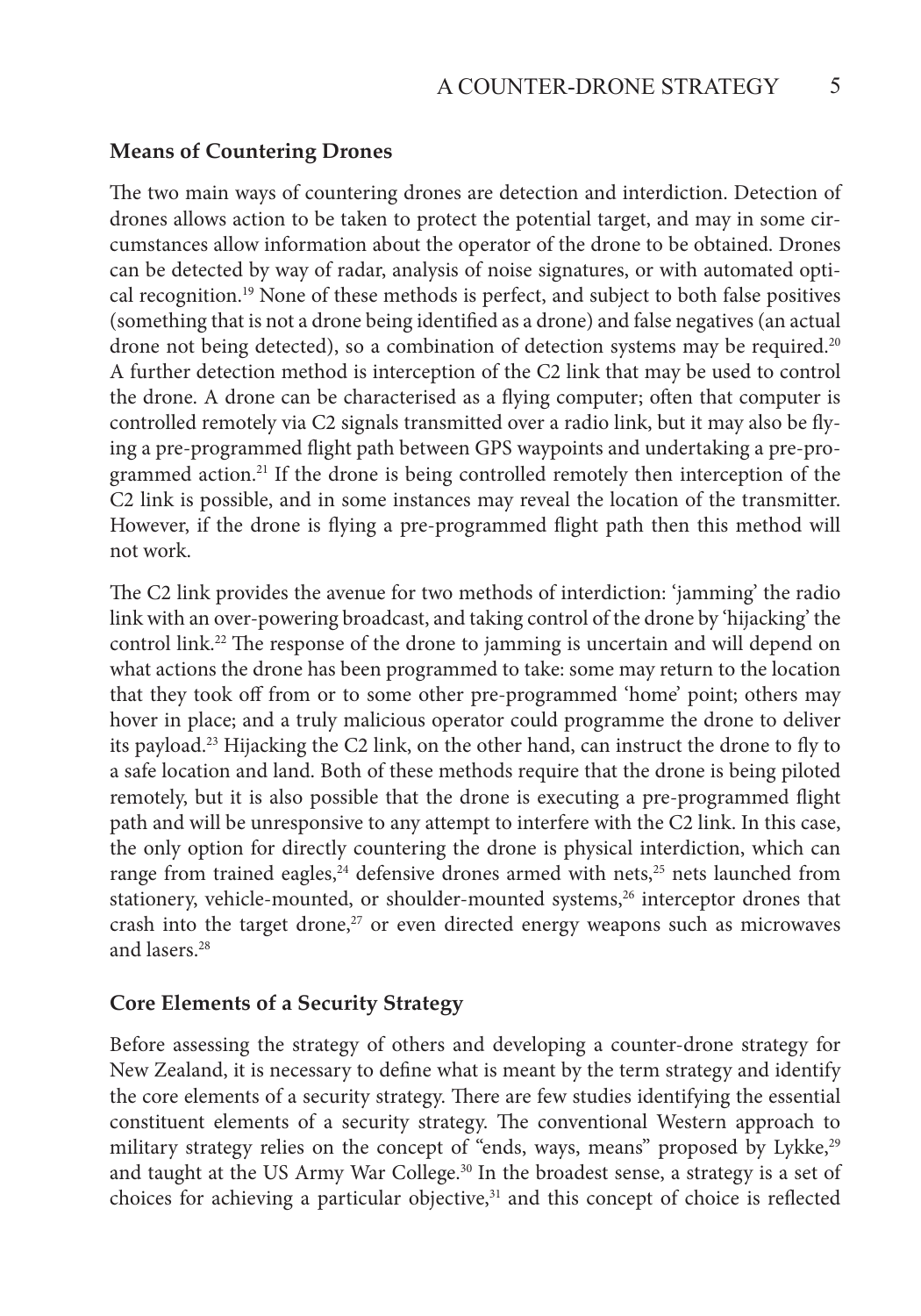in Lykke's ends-ways-means framework. However, Lykke's approach is devoid of a strong theoretical approach and has been criticised by others.<sup>32</sup> Stolberg compares the national security strategy development process of Australia, Brazil, South Africa, the United Kingdom (UK), and the United States of America (USA) to identify the most important elements of both the strategy development process and the security strategy itself,<sup>33</sup> but he advances no theoretical framework for why the identified elements are important. Du Mont proposes 10 "core elements" and three "optional elements" that should comprise a security strategy, $34$  however these elements are again divorced from any theoretical basis.

Rumelt argues that the "kernel" of a good strategy "contains three elements: a diagnosis, guiding policy, and coherent action".<sup>35</sup> Krasner asserts that "grand strategy is a conceptual framing that describes how the world is, envisions how it ought to be, and specifies a set of policies that can achieve that ordering".36 Krasner's approach aligns closely with the first two elements of Rumelt's kernel, with Rumelt's strategic diagnosis encapsulating both the description of the current state of the world and the vision of how it should be. The analysis that follows conducts a comparative analysis of Rumelt's kernel with the frameworks provided by Du Mont and Stolberg to establish the essential elements of a security strategy.

The first element of Rumelt's kernel is the 'strategic diagnosis', being an accurate statement of the problem or challenge to be overcome. Rumelt separates the diagnosis from objectives, positing that a strategy transforms "vague overall goals into a coherent set of actionable objectives". Other authors, however, start with objectives. Stolberg recommends that those formulating strategy should "identify and prioritize national interests",<sup>37</sup> while Du Mont recommends "accurate reflection of national values" and "clear articulation of national interests". Having identified national interests, Stolberg proposes the formulation of "objectives for the strategy",<sup>38</sup> but in this context, the objectives are broad statements of what the strategy is intended to achieve, which is in essence the same as Du Mont's "declaration of strategic vision". Ultimately, the difference between Rumelt, Stolberg, and Du Mont on this point is essentially one of semantics, caused in part by the synonymous nature of the words "goal" and "objective". Rumelt's diagnosis requires that there is a problem that requires solution, which in turn implies that there is an ideal end state and that the current situation departs from that end state. Rumelt refers to the ideal end state as a "goal", while others refer to it as an objective. The ideal end state may also be expressed as the "ends" that the strategy is intended to achieve.<sup>39</sup> Given the greater frequency with which the word "objective" is used in the sources reviewed, the current research uses the term "strategic objective" as the descriptor for the ideal end state. In keeping with the idea that a strategy is a set of choices, the strategic objective itself is also a choice.<sup>40</sup> A security strategy is a strategy concerned with achieving or addressing particular security objectives that are in the national interest, whether that is national security as a whole, or a particular element of national security.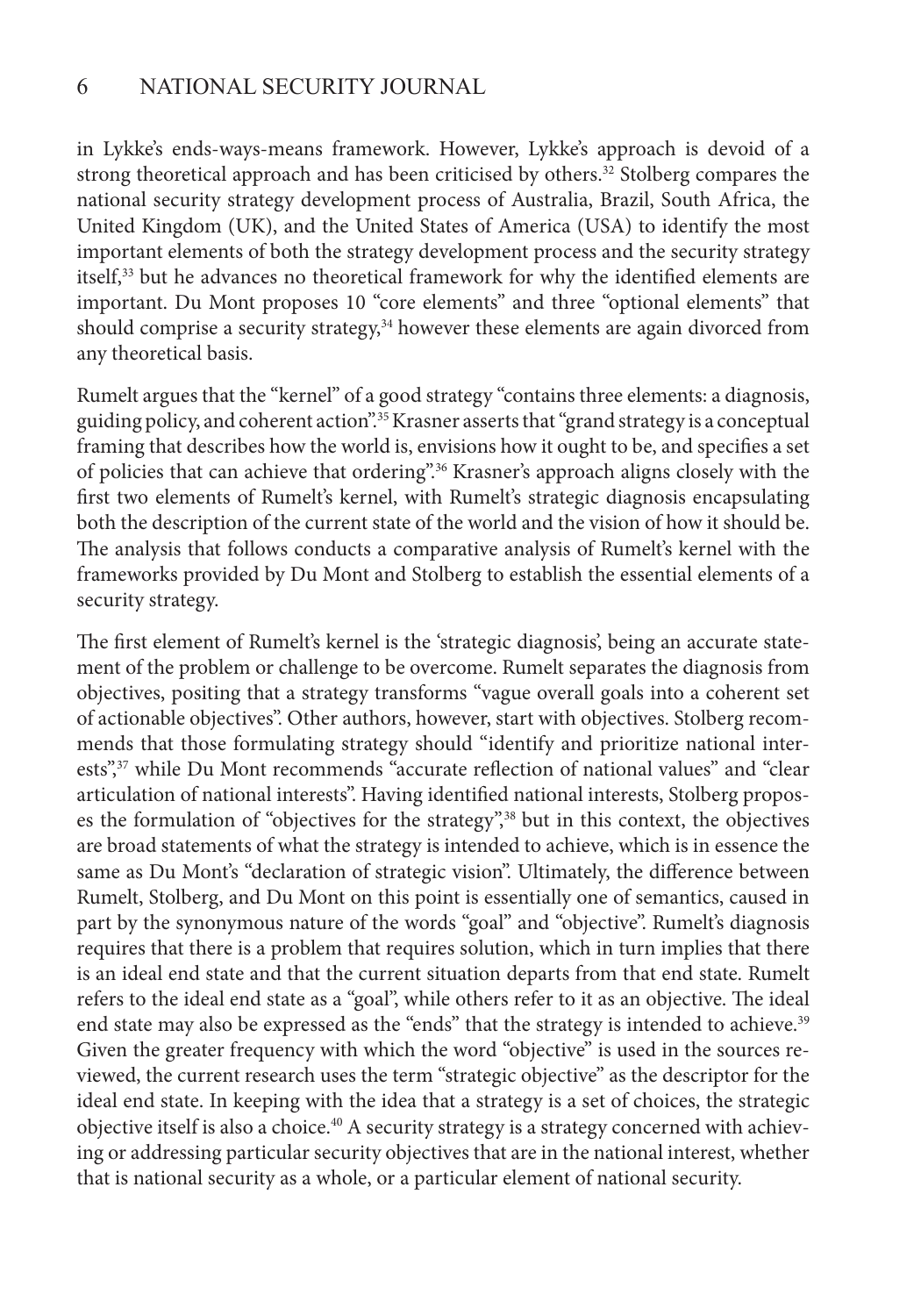All of the authors reviewed start with a strategic objective, albeit expressed using different terminology. This objective is merely the starting point in establishing the strategic diagnosis. With that established, Stolberg and Du Mont both propose a risk assessment, which necessarily requires identification of potential threats, and an assessment of the risk from each threat. A risk assessment thus creates "a prioritized approach",<sup>41</sup> ensuring that resources can be focussed on the challenges that pose the greatest risk. Taken as a whole, the strategic diagnosis thus provides a high-level view of what the strategy's authors envisage the ideal future to be, with the risk assessment identifying the most significant challenges to be overcome to attain that future state. The diagnosis "simplifies the … overwhelming complexity of reality by identifying certain aspects of the situation as critical".<sup>42</sup>

The second element of Rumelt's kernel is a 'guiding policy'. Just as it was important to define what is meant by "strategy", it is also important to define what is meant by "policy".<sup>43</sup> It is sometimes suggested that "it is difficult to define policy", which is unsurprising when the study of policy may conflate the study of decision-making processes, policy, and policy outcomes. However, Rumelt is clear that the guiding policy provides direction on the actions that will be taken to address the identified challenges, which is consistent with the practice of policy in the corporate world. Similarly, Bacchi suggests that in a public policy context, "the term 'policy' is generally associated with a program[me or] course of action".<sup>44</sup> Thus, for the purpose of the present analysis, the guiding policy is a statement of *what* is intended to be done to address the challenges identified in the strategic diagnosis.45 Like Rumelt, Krasner explicitly requires a set of policies to achieve the strategic objective. Stolberg refers to "ways and means", which in the context of military strategy can be expressed as the actions, methods and process executed to achieve the strategic objective(s) $46$  together with the required resources.47 Thus, Stolberg's "ways" are entirely consistent with the concept of a set of actions, or policy, to achieve the objective. At a high level, Du Mont's 'basic implementation guidance' is a statement of *what* is to be done and is thus consistent with requiring a statement of policy.

The various authors then include elements in their strategic frameworks which are not obviously required for a strategy. The third and final element of Rumelt's kernel is 'coherent action', which is absent from the other authors' frameworks. Both Stolberg and Du Mont posit that there should be 'measures of effectiveness', which will help to ensure whether the actions being taken are effective in addressing the problems identified in the strategic diagnosis. Stolberg and Du Mont both include a feedback mechanism, with Du Mont suggesting that this is optional. A formal feedback mechanism is absent from Rumelt's kernel, not because it is not important but because strategy should never be static and should always adapt to changing circumstances, and feedback is part of that process. Finally, Du Mont also suggests that there could be a "legacy statement" essentially a political statement of what has been achieved to date and an explanation of the methodology used to develop the strategy.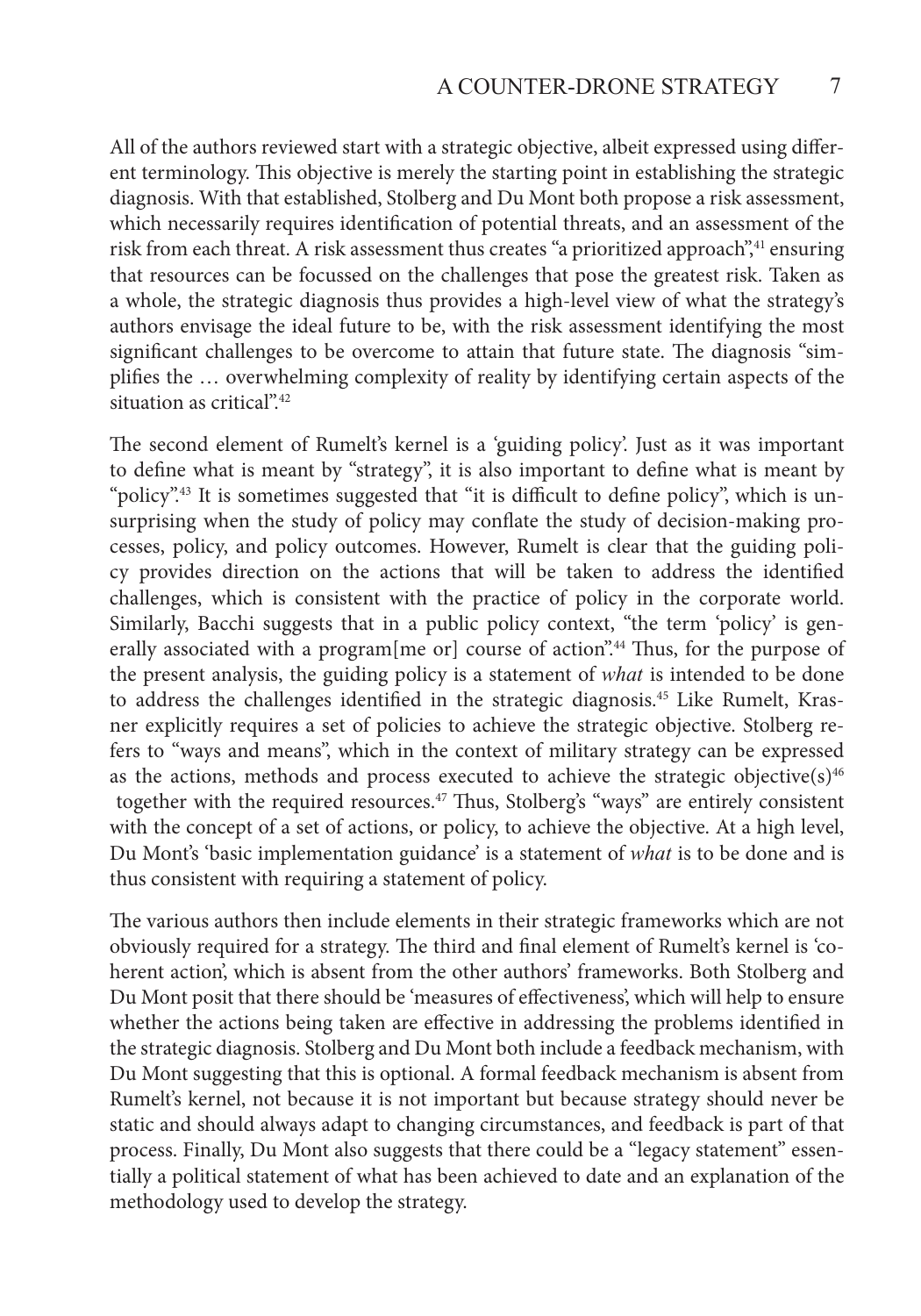Having reviewed the three frameworks, the critical aspects of a security strategy can be summarised as:

- 1) A strategic diagnosis, consisting of:
	- a) A statement of objectives or strategic vision;
	- b) A threat analysis identifying potential challenges to achieving the strategic vision; and
	- c) A risk assessment of the identified threats.
- 2) A guiding policy which states at a high level what is to be done to address the identified threats.

#### **FIVE EYES PARTNER RESPONSES**

New Zealand is a member of the Five Eyes (FVEY) arrangement, having been admitted in 1956.48 While the agreement that gave rise to FVEY was initially limited to intelligence-sharing, the level of cooperation engendered under the "Five Eyes" umbrella now extends far beyond that of the original agreement.<sup>49</sup> In recent years the FVEY countries have held a "Five Country Ministerial" (FCM) meeting for political representatives to discuss issues of mutual interest. The communiqué issued at the end of the 2019 FCM provided a joint statement in relation to five broad areas of security concern,<sup>50</sup> and specifically addressed drones as a threat to public safety and national security. The FCM committed:51

…to create a stronger Five Country approach to [drones] informed through co-ordinated and in-depth information sharing around threat, vulnerabilities, and counter-[drone] technology.

Notwithstanding the commitment to a stronger five-country approach, the response to the threats posed by drones has varied considerably across the FVEY partners. Consider the distinction between tactical measures and the existence of a strategy. Tactical measures may enable use of any of the main methods of detection or interdiction; however, those measures may have been developed on a piecemeal basis rather than as part of an overall strategy. The responses of Australia and Canada have been tactical, allowing some counter-drone measures to be taken but without an apparent over-arching strategy. The United Kingdom is the sole member of the FVEY alliance to have published a counter-drone strategy and is in the process of implementing that strategy. The United States has what Fontaine and Burton refer to as an emergent strategy,<sup>52</sup> evident in the actions taken to enable counter-drone response, rather than a strategy espoused in a publicly available counter-drone strategy document. New Zealand has been the laggard of the FVEY partners, with no power for law enforcement to undertake counter-drone action. However, legislation introduced in September 2021 may place New Zealand in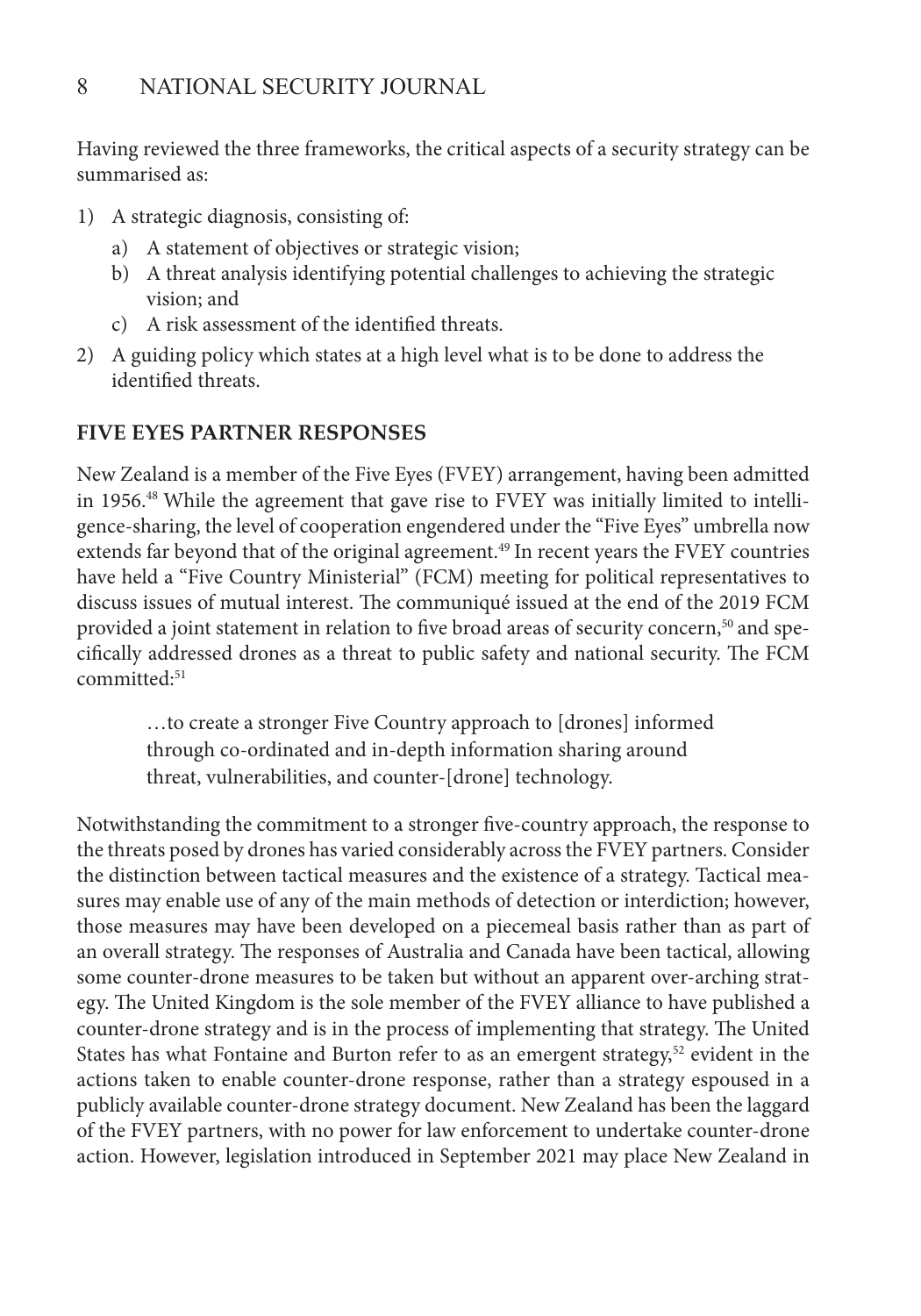a similar position to the United States. Further detail on each of the FVEY partner responses is provided below. Recommendations for change to New Zealand's proposed legislation are reserved until the development of strategy proposed later in this article.

#### **Legal Constraints**

To appreciate the extent to which some legislative changes may be part of a response to drones it is helpful to first understand some of the legal constraints that exist in each country. All five of the FVEY partners are members of various international treaties which are then codified in each country's laws. Minor wording differences in how these treaties are codified can have potentially significant implications for what counter-drone action is legally available.

#### *Interference with an aircraft*

All of the FVEY partners are parties to the Convention for the Suppression of Unlawful Acts against the Safety of Civil Aviation, otherwise known as the Montreal Convention.53 Article 1 of the Montreal Convention provides a person commits an offence if he or she:

unlawfully and intentionally… destroys an aircraft in service or causes such damage to an aircraft which renders it incapable of flight or which is likely to endanger its safety in flight.

A drone is an aircraft, so this provision applies to drones, and also applies to actions taken against drones. Of note, the action must be both unlawful and intentional to give rise to an offence. Australia<sup>54</sup> and the United Kingdom<sup>55</sup> have replicated the qualification that the action against an aircraft is only an offence if it is unlawful; thus where a party has a legal right to take action against a drone the exercise of that right will not contravene the legal prohibition. Conversely, Canada,  $56$  New Zealand,  $57$  and the United States<sup>58</sup> have all omitted the qualification that the action is unlawful, thus any action that might render a drone incapable of flight, or damages it, would potentially constitute an offence.

#### *Prohibition against jamming*

Each of the FVEY partners is also a signatory to the International Telecommunications Convention (ITC) and agrees to comply with the *Radio Regulations*. <sup>59</sup> The ITC prohibits harmful interference with the radiocommunications of *another state*, but each of the five nations has enacted national legislation that prohibits all jamming *within* their country. As discussed below, Australia and Canada have explicitly moved to allow jamming of drones by federal police forces. In New Zealand, the Radiocommunications Regulations (Prohibited Equipment – Radio Jammer Equipment) Notice 2011 prohibits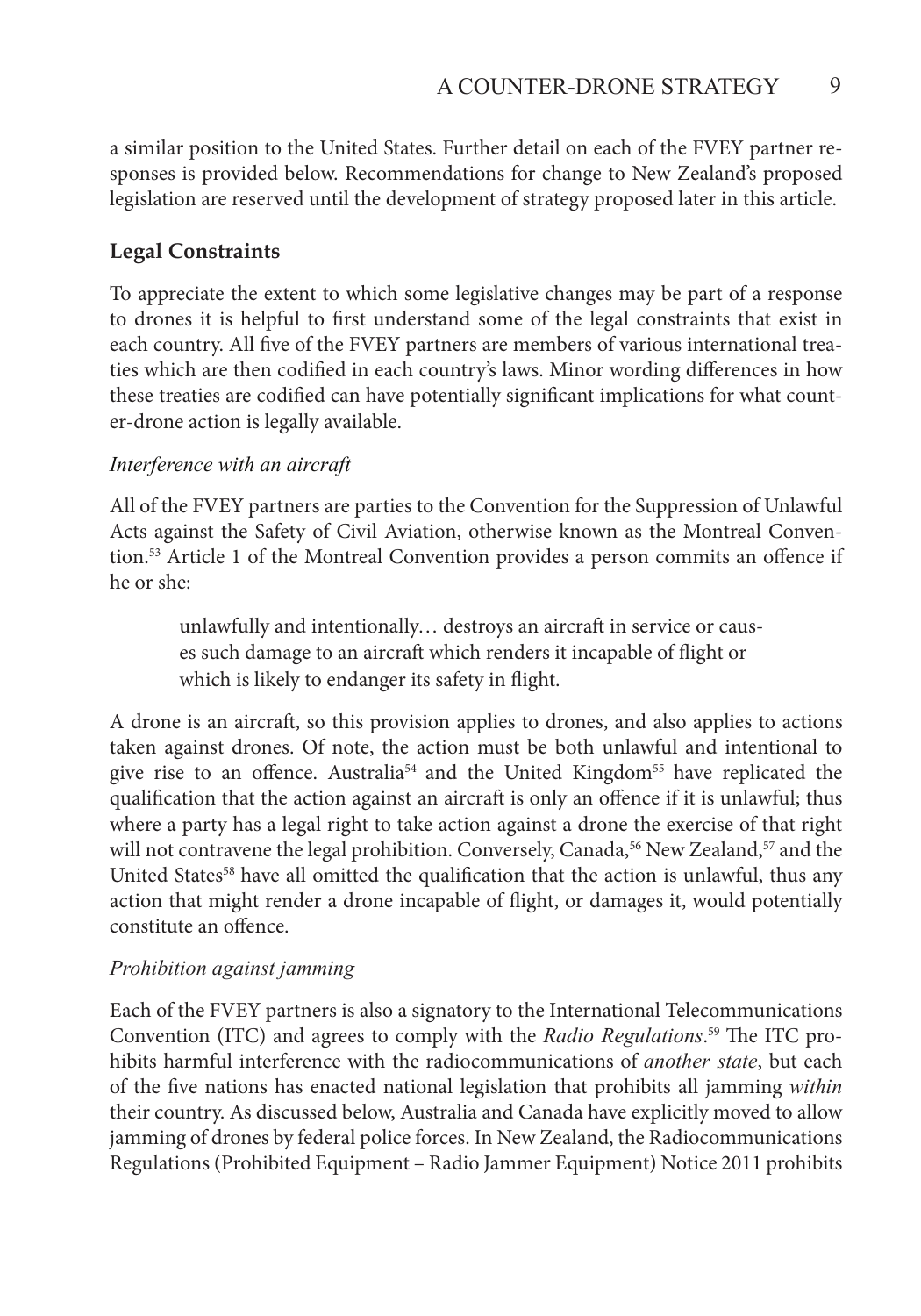the "use of radio jammer equipment other than by a permitted person."60 While there is no published process for becoming a permitted person, comments posted publicly on LinkedIn also indicate that Radio Spectrum Management (RSM), the government agency responsible for managing radio spectrum licensing in New Zealand, has granted a temporary licence to the New Zealand Defence Force (NZDF) to test counter-drone jammers.<sup>61</sup>

#### **Australia & Canada: tactical responses to allow jamming**

In contrast to its detailed counter-terrorism strategy $62$  and associated guidance documents, Australia does not have a published counter-drone strategy. Likewise, Canada also does not have a published counter-drone strategy. However, Australia and Canada have both recognised the need to allow law enforcement officials to utilise radio jamming against drones. Both jurisdictions are federations, and the power to utilise jamming is reserved for the federal police force rather than state or municipal police forces. There is also no power for airport operators or providers of critical national infrastructure to be able to utilise jamming. In both jurisdictions the authorisation for jamming appears to be divorced from any over-arching counter-drone strategy, and as such can be considered to be a tactical measure.

In Australia, the Radiocommunications Act 1992 prohibits interference with radiocommunications, including by way of jamming.<sup>63</sup> Following a consultation conducted by the Australian Communications and Media Authority [ACMA], the *Radiocommunications (Unmanned Aircraft and Unmanned Aircraft Systems) Exemption Determination 2019* was promulgated,<sup>64</sup> authorising the Australian Federal Police (AFP) to be jamming devices against drones ("UAS Exemption Determination"). The UAS Exemption Determination authorises the use of a "radio navigation satellite service" (RNSS) jamming device,<sup>65</sup> but only in frequency bands used for C2 by consumer drones rather than used for RNSS.<sup>66</sup> Notwithstanding this drafting error, the operation of a RNSS jamming device in the frequency bands specified in the UAS Exemption Determination will still have the effect of jamming the C2 signal if sufficient power is used.

Whereas aviation and telecommunications are federal matters and addressed by federal legislation and a national regulator, interference with computer systems is addressed in the legislation passed by each State. However, the Council of Australian Governments has developed a Model Criminal Code<sup>67</sup> for adoption by individual States. Chapter 4 of the Model Criminal Code specifies crimes of "unauthorised access, modification, or impairment" of computer systems<sup>68</sup> and "unauthorised impairment of electronic communication".69 An action is defined as unauthorised "if the person is not entitled to cause that access, modification or impairment".70 Whether the Model Criminal Code allows law enforcement and other persons to access and impair the computer on a drone or to impair the electronic communication of a drone depends on whether those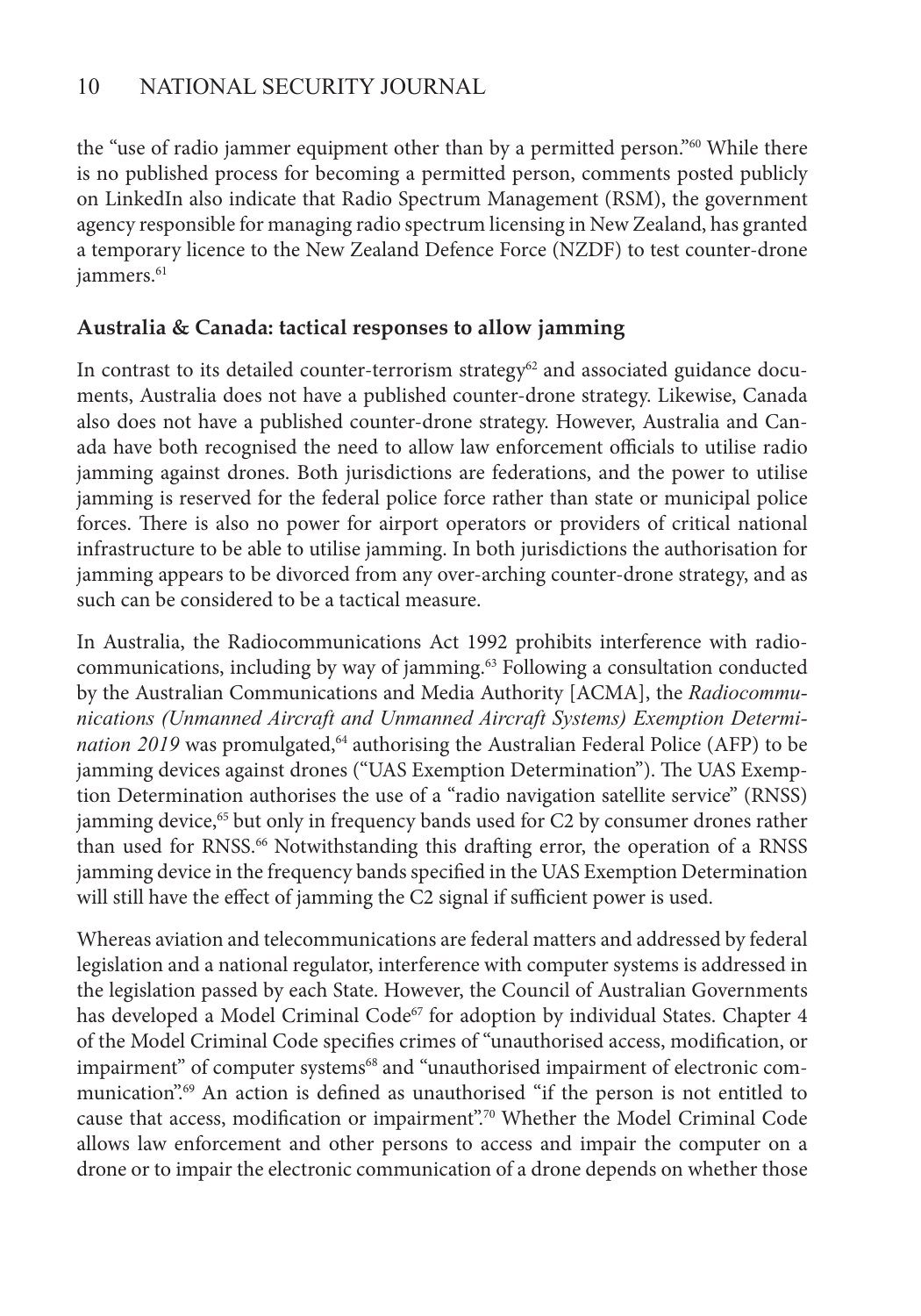individuals have a legal entitlement to access or cause impairment. In the absence of specific enabling legislation, an argument may be able to be made for law enforcement to exercise these powers, but there is unlikely to be a corresponding right for other entities such as airport operators and critical infrastructure providers.

In Canada, the Radiocommunications Act 1985 has a general prohibition against installing, using, possessing, manufacturing, importing, distributing, leasing, or selling a jammer.<sup>71</sup> However, the 'Radiocommunication Act exemption Order (Jammers Royal Canadian Mounted Police)' provides the Royal Canadian Mounted Police (RCMP) with broad powers to utilise jamming equipment for the following purposes:<sup>72</sup>

- (a) national security;
- (b) public safety, including with respect to penitentiaries and prisons;
- (c) international relations;
- (d) the investigation or prosecution of offences in Canada, including the preservation of evidence; and
- (e) protection of property, or the prevention of serious harm to any person.

The order thus enables the RCMP to utilise any form of jamming device for any purpose related to the broad scope of their responsibilities. Unlike Australia, which has limited the AFP to only utilise jamming devices against drones, the RCMP are able to use jamming devices for a wider set of activities including preventing the activation of radio-controlled trigger mechanisms on IEDs.

The Canadian *Criminal Code* makes it an indictable offence to "intercepts or causes to be intercepted, directly or indirectly, any function of a computer system".<sup>73</sup> In the absence of specific authorising legislation there is no right to utilise a device that intercepts a function of the computer system of a drone, which could apply to transmissions generated by the drone. The *Criminal Code* also makes it an indictable offence to intercept a private communication, $74$  which could potentially apply to the interception of transmissions between the UAV and the flight controller. The *Criminal Code* does contain various provisions for authorising interception or obtaining a warrant, but these would generally be impracticable for monitoring drone proximity and activity, and do not apply to people other than an "agent of the state". However, Police officers are granted the power of immediate interception if the "officer has reasonable grounds to believe that … the interception is immediately necessary to prevent an offence that would cause serious harm to any person or to property".75 This provides some ability for Police to intercept the communications between a drone and the flight controller but the restriction that the interception is "immediately necessary" could be problematic for the proactive monitoring of drone transmissions in situations where a drone *might* be used to cause harm.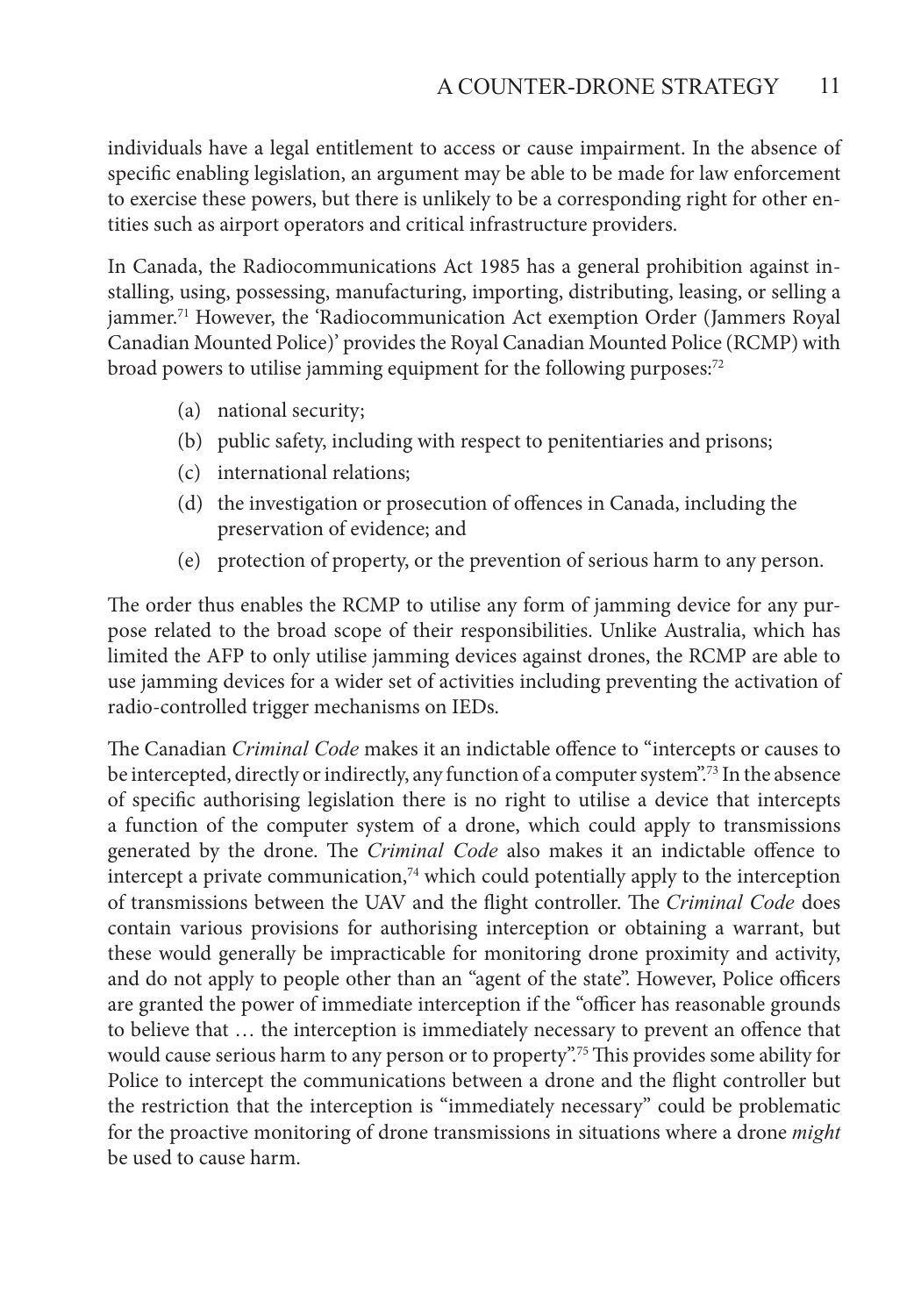## **The United Kingdom's Explicit Strategy**

The United Kingdom (UK) has a published counter-drone strategy, the *UK Counter-Unmanned Aircraft Strategy*. <sup>76</sup> This strategy starts with a clear statement of strategic objective, "to reduce the risk posed by the highest-harm illegal use of drones".77 The strategy briefly touches on risk but does not include a risk assessment, instead making reference to two previous consultations that did define and analyse risks. The strategy provides four policy objectives: "develop a comprehensive understanding of the evolving risks posed by the malicious and illegal use of drones";78 "take a 'full spectrum' approach that maximises the opportunities to deter, detect and disrupt the criminal misuse of drones";79 ensuring counter-drone products "meet the highest security standards",<sup>80</sup> and "empower the police and other operational responders through access to counter-drone capabilities and effective legislation, training and guidance".<sup>81</sup> Specific areas of action are identified to achieve each policy objective.

The Air Traffic Management and Unmanned Aircraft Act 2021 enacts some of the key provisions required to meet the second policy objective.82 Police are granted powers to require a person to land a drone, provide proof that competency requirements have been met, provide proof of drone registration, provide proof of pilot identity, and provide proof of consent for certain types of flight. The Centre for Protection of National Infrastructure is currently testing and evaluating technology to detect, track, and identify drones,<sup>83</sup> one of the steps in the UK strategy. This technology is intended to be available to national infrastructure providers and other relevant parties to protect against drones.

## **The United States of America's Emergent Strategy**

The United States of America (USA) has implemented two pieces of legislation that enable the use of actions to counter drones. Since 2018 the National Defense Authorization Act allows action to be taken by members of the US armed forces and relevant civilian employees against drones that potentially threaten assets or facilities related to national security.84 The Preventing Emerging Threats Act 2018 enables the Department of Homeland Security, the Department of Justice, and the United States Coast Guard to also take action against drones in a wide range of circumstances.<sup>85</sup> Both pieces of legislation allow actions such as warning the operator, seizing control of the drone, and destroying the drone in response to a potential threat. Despite these provisions for specified government agencies, there is no general provision for a wider private sector right to engage in counter-drone activity.<sup>86</sup>

## **New Zealand's Response to Drones**

Under current legislation, law enforcement officials lack any power to require a person to land a drone that they are piloting, and lack an effective authority to require a drone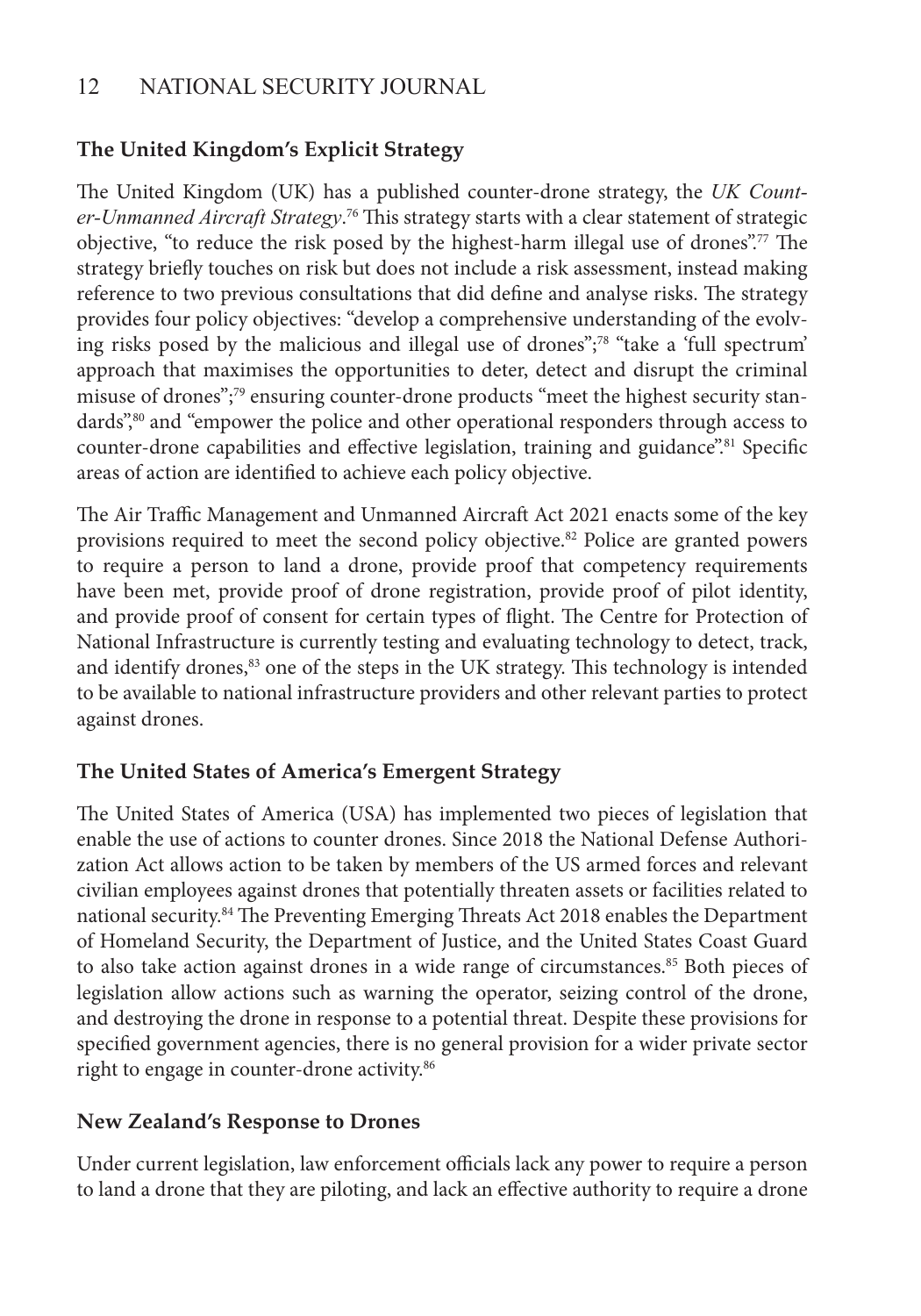pilot to provide identifying details (such as their name and address), with the operator of an aircraft having 10 working days to provide identifying details.<sup>87</sup> New Zealand law enforcement agencies and the New Zealand Defence Force (NZDF) lack any legislative authority to utilise jamming devices within New Zealand (although a temporary permit to allow jamming may be obtained from RSM<sup>88</sup>), and lack any legislative authority to take other action to stop or destroy a drone that is causing a risk to security. Law enforcement agencies lack any legislative authority to require a drone to land or to require the immediate identification of the drone pilot. Furthermore, intercepting drone C2 signals and using them to detect, track, and identify the drone may be illegal for any person who is not a law enforcement officer or a member of the NZDF.<sup>89</sup>

Some of the deficiencies were to be temporarily remedied for the duration of the APEC 2021 events, with the Asia Pacific Economic Cooperation (APEC 2021) Bill providing Police with broad powers to counter drones<sup>90</sup> and enabling the use of "wireless electronic countermeasures" against both drones and remotely activated IEDs. However, the Bill was withdrawn when the physical visits by dignitaries to New Zealand as part of APEC 2021 were cancelled due to covid-19.

A new CA Bill, proposing comprehensive change to multiple areas of aviation legislation, was introduced to the New Zealand Parliament on 8 September 2021. The CA Bill creates the position of "response officer", being a person appointed by the Director of Civil Aviation (DCA) specifically for the purpose of responding to drones. When a constable or response officer has reasonable grounds to believe that an applicable offence is to be commissioned with a drone, or the drone will be operated in a manner that "may endanger people or property" they may:<sup>91</sup>

- (a) enter a place, vehicle, or other thing and search for the [drone];
- (b) prevent the [drone] from taking off;
- (c) seize the [drone] and anything being used, or that may be used, to control the [drone];
- (d) detain the [drone] and anything being used, or that may be used, to control the [drone]; and
- (e) destroy the [drone].

At face value, these powers will be similar to the powers granted by the relevant legislation in the United States and would enable effective action to be taken against drones. From the associated cabinet papers,<sup>92</sup> it is apparent that the measures in the CA Bill are reaction to the potential that a threat to aviation may occur and are not part of a wider strategy. The CA Bill does not include any provisions remedying the issue of not being able to request name and address details in a timely manner, reserving that power for inspectors<sup>93</sup> who are separate from response officers and do not respond to drone-related incidents. The CA Bill also does not remedy the inability to detect, track, and identify rogue drones.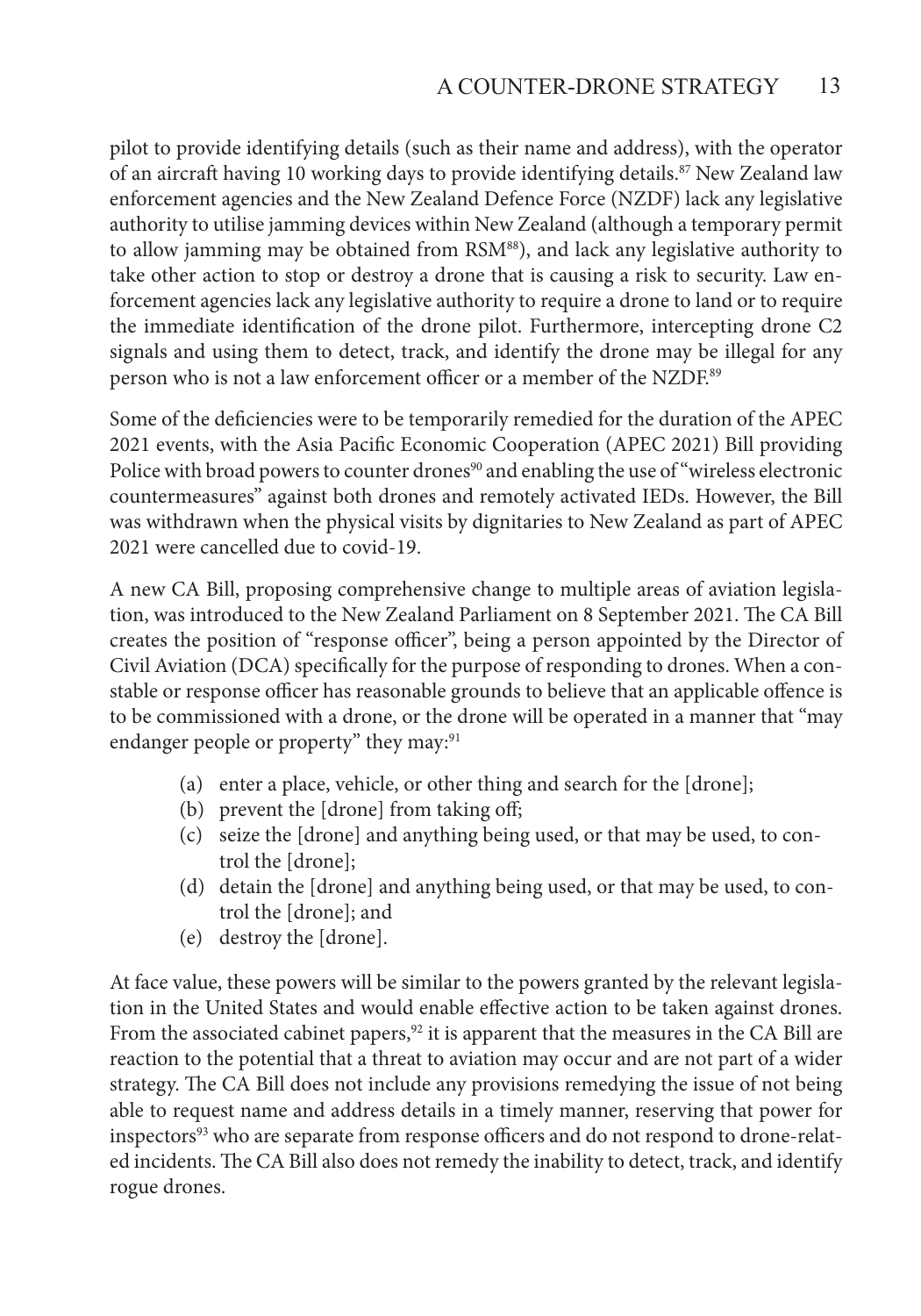#### **STRATEGY DEVELOPMENT**

## **Objectives**

The objectives for the counter-drone strategy proposed here can be drawn directly from the objectives of the New Zealand national security system. The *National Security System Handbook* defines national security as:

"the condition which permits the citizens of a state to go about their daily business confidently free from fear and able to make the most of opportunities to advance their way of life".<sup>94</sup>

One of the key objectives underpinning New Zealand's national security strategy is "ensuring public safety", being the mitigation of "risks to the safety of citizens and communities".<sup>95</sup> This objective is of particular relevance to a counter-drone strategy, as many of the potential threats from drones present risks to individuals. Other relevant objectives contained in New Zealand's national security strategy are "sustaining economic prosperity" and "maintaining democratic institutions and national values".<sup>96</sup> Sustaining economic prosperity is defined as "maintaining and advancing the economic wellbeing of individuals, families, businesses and communities",<sup>97</sup> which is particularly relevant to preventing activities that could involve espionage, sabotage, or other attacks on businesses. Maintaining democratic institutions and national values is concerned with preventing actions "aimed at undermining or overturning government institutions",98 which encompasses the counter-terrorism aspects of a counter-drone strategy.

#### **Risk Assessment**

Risk assessment is the prioritisation and management of "risks based on the likelihood and severity of their likely impact on national interests".99 As with the *UK Counter-Un*manned Aircraft Strategy,<sup>100</sup> the risk identification and assessment for New Zealand is primarily conducted in a separate document – a recent article in this journal.<sup>101</sup> Key results from that assessment are summarised earlier in this article. Based on that risk analysis, and utilising the expected annual cost of a threat as a quantitative measure of risk, the risks referred to previously and in order of priority are:

- 1. Drone deliveries of contraband to prisons (\$3.7m-\$10.0m), which a "[risk] to the safety of citizens and communities" and impedes activities "ensuring public safety".
- 2. Terror-related threats to mass events (\$2.1m), which is a "[risk] to the safety of citizens and communities".
- 3. Surveillance and/or espionage in areas of commercial or national security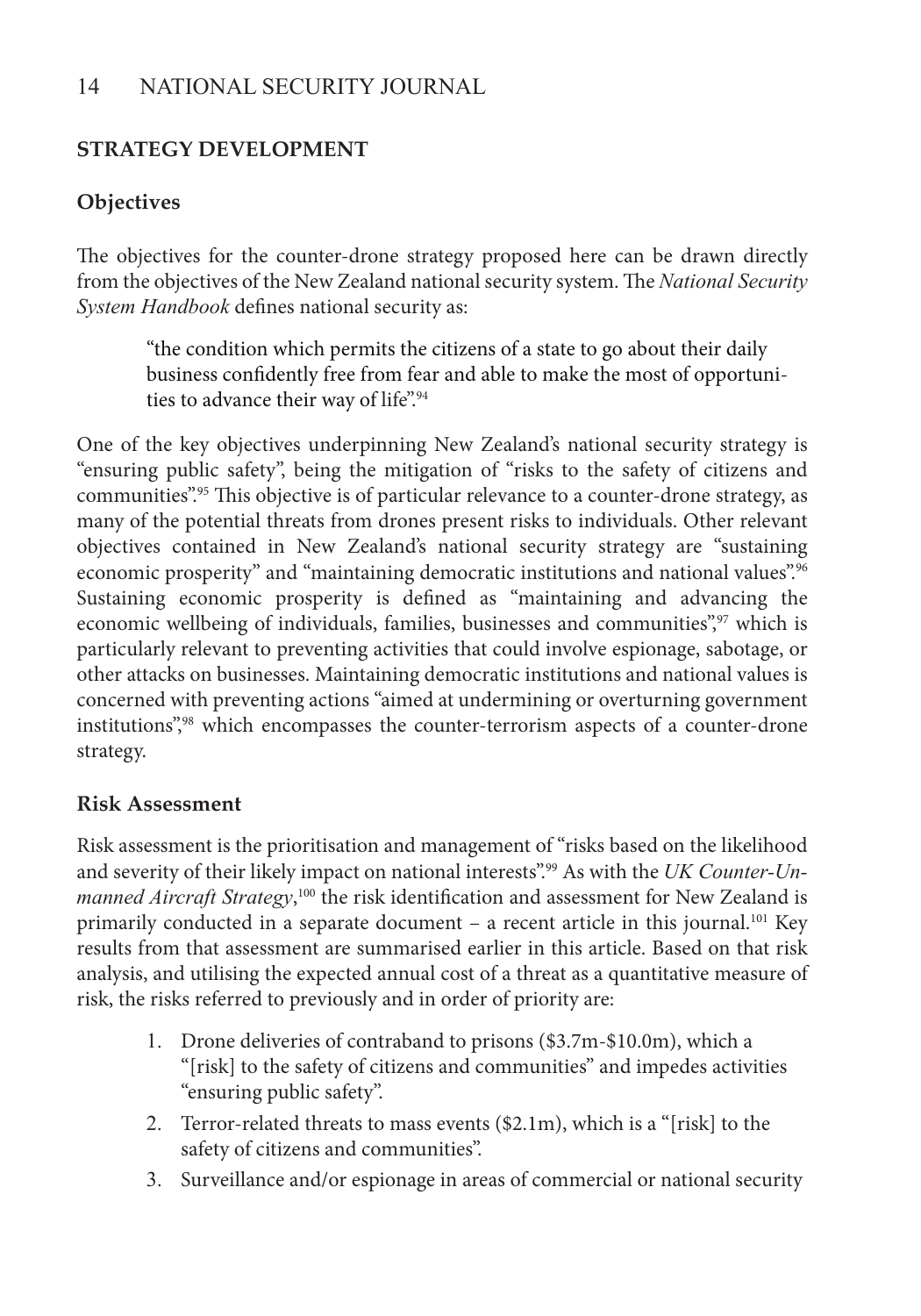sensitivity (not valued, but assumed here to be worth at least \$1.0m per year), which is a direct threat to "sustaining economic prosperity".

- 4. Disruption to electric power supplies (\$0.9m), which threatens the "wellbeing of individuals, families, businesses and communities".
- 5. Diversion / disruption related to law enforcement (\$0.8m), which impedes activities "ensuring public safety".
- 6. Collision with general aviation aircraft (helicopters and light aircraft), which is a "[risk] to the safety of citizens" and a threat to "the economic wellbeing of individuals, families, [and] businesses".
- 7. Collision with airliners, which the historical record shows happens only extremely rarely and might result in superficial damage to the aircraft. However, on the basis of theoretical simulations, there is a possibility of major damage to the aircraft which could threaten both individual safety and the economic wellbeing of the business operating the aircraft.

To place these risks into perspective, the New Zealand Ministry of Transport (MOT) uses a Value of a Statistical Life of \$4.42 million per fatality for estimating the social cost of death and injury from transport accidents across transport modes.<sup>102</sup> Thus, the highest risk is equivalent to an average of between 0.8 and 2.26 fatalities per year. The risk from terror-related threats is equivalent to approximately 0.5 fatalities per year. Risk to aviation other than disruption of flights has an expected annual cost of \$0.6m, which is equivalent to just 0.14 fatalities per year.

Disruption of flights – while included in the recent risk analysis – is a result of the policy of eliminating all risk by diverting air traffic at controlled aerodromes in the event of a drone sighting. That cost could be immediately eliminated by stopping the use of this policy. While this would likely be a controversial change, the historical record shows that (a) it is small aircraft, particularly helicopters, that are at risk in areas where air traffic control is not necessarily controlling aircraft, and (b) while drones have collided with larger aircraft, there has never been a serious incident involving such a collision between an airliner and a drone.<sup>103</sup>

## **Strategic Considerations**

#### *Compliance-based Policy Interventions will not stop criminal misuse*

The MOT advances a regulatory programme focussed on a basic online licence test for drone pilots and registration of drones as key policy tools for controlling misuse of drones.104 The CA Bill also includes provisions to criminalise unauthorised incursion into controlled or restricted airspace, and the associated cabinet paper explicitly links that provision to drones.<sup>105</sup> These interventions may be appropriate for the inadvertent or negligent misuse of drones, but they will not stop the deliberate misuse of drones.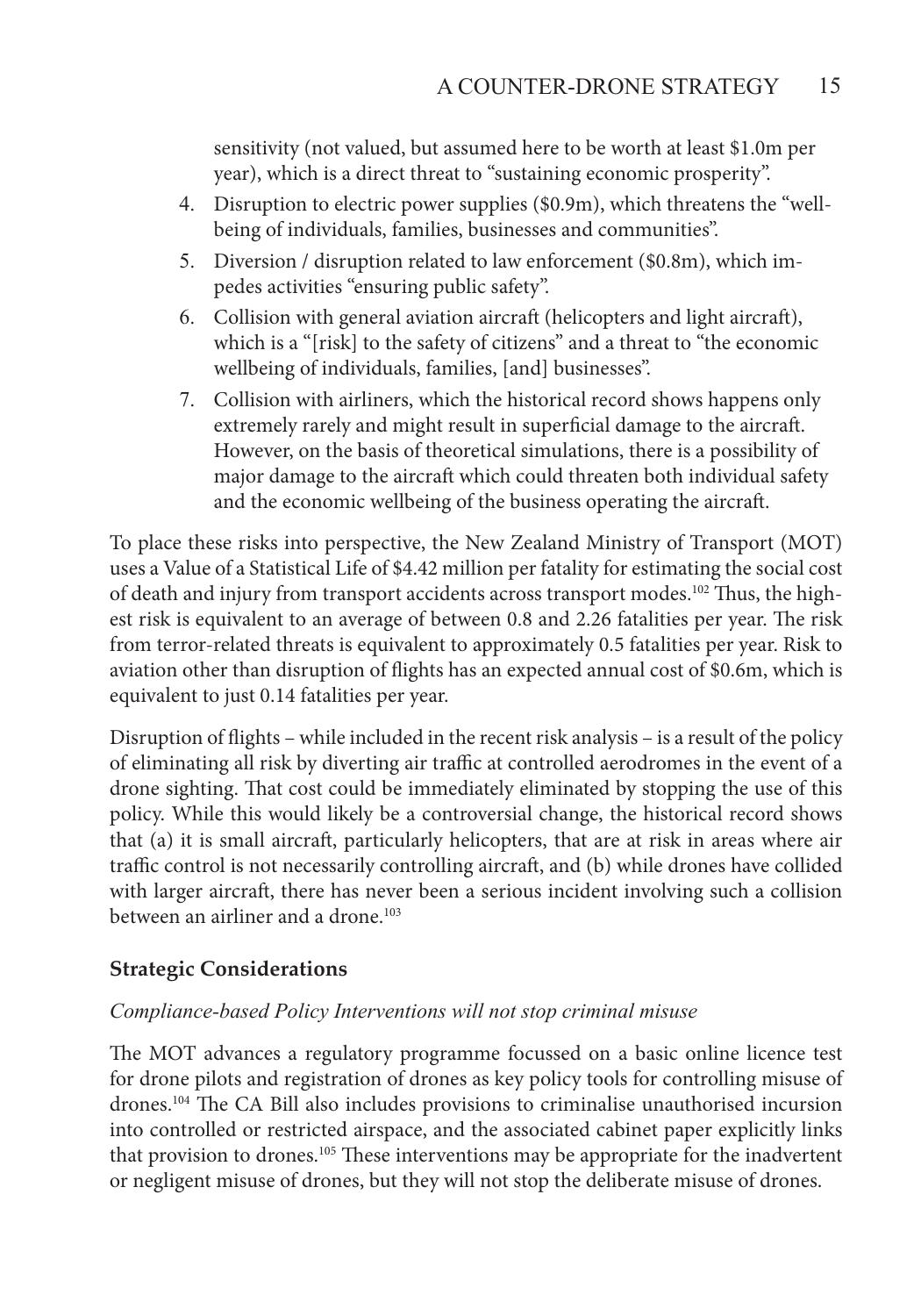A current example of how policy interventions relying on compliance will not stop criminal misuse is provided by the increasing level of firearms-related crime in New Zealand. In the aftermath of the 15 March 2019 mosque shootings, New Zealand rushed to ban military style semi-automatic firearms and assault rifles,<sup>106</sup> with the Prime Minister vowing "we cannot allow this to happen again".107 Opponents of the changes noted that the mosque shootings were a criminal act, and the law changes targeted law-abiding firearms owners rather than the "problem of criminal activities with firearms going unpunished".108 While it will be impossible to ever prove that the law changes prevented an attack that would otherwise have occurred, evidence shows that assault rifles are still in the possession of the criminal fraternity, with repeated news reports of AK-47 rifles and other prohibited firearms being recovered in Police operations.<sup>109 110</sup> <sup>111</sup>

Furthermore, data released by New Zealand Police<sup>112</sup> shows that the underlying increase in firearms-related crime has continued unabated. Omitting the outlier event of the 15 March 2019 mosque shooting, total firearms-related offences in New Zealand were 901 in calendar year 2018, 1,050 in 2019, and 1,141 in 2020. There were 647 offences in the six months to the end of June 2021, suggesting a possible total of 1,294 offences for 2021. It is apparent that the firearms law changes – which rely on compliance – have not had any effect on firearms-related crime, and instead such crime requires a direct response from Police.

#### *Strategy must be deliberate, not reactionary*

New Zealand National Security System has been described as "reactive",<sup>113</sup> driven in part by "responses after the fact to significant events"<sup>114</sup> and "effectively reactionary in nature".<sup>115</sup> An example of this reactionary behaviour is provided by the changes to firearms legislation in the wake of the March 15 Mosque Shooting,<sup>116</sup> discussed above. The Mosque Shooting was not a normal event in New Zealand, but it precipitated a range of legal changes which adversely affected law-abiding firearms owners but had no effect on the level of firearms-related crime. As described above, such crime has continued to worsen.

The risk analysis implies that the same dynamic could occur in relation to drones. Events that are rare could result in fatalities, and even rare events can occur in clusters.<sup>117</sup> The current policy proposals from MOT<sup>118</sup> are based primarily on aviationrelated threats which the risk analysis suggests are infrequent and relatively low risk. When those policies prove ineffective in controlling criminal misuse of drones there is a risk that alternative policies will be adopted which, mirroring the experience with firearms, curtail the rights of law-abiding drone operators while not addressing the underlying problem.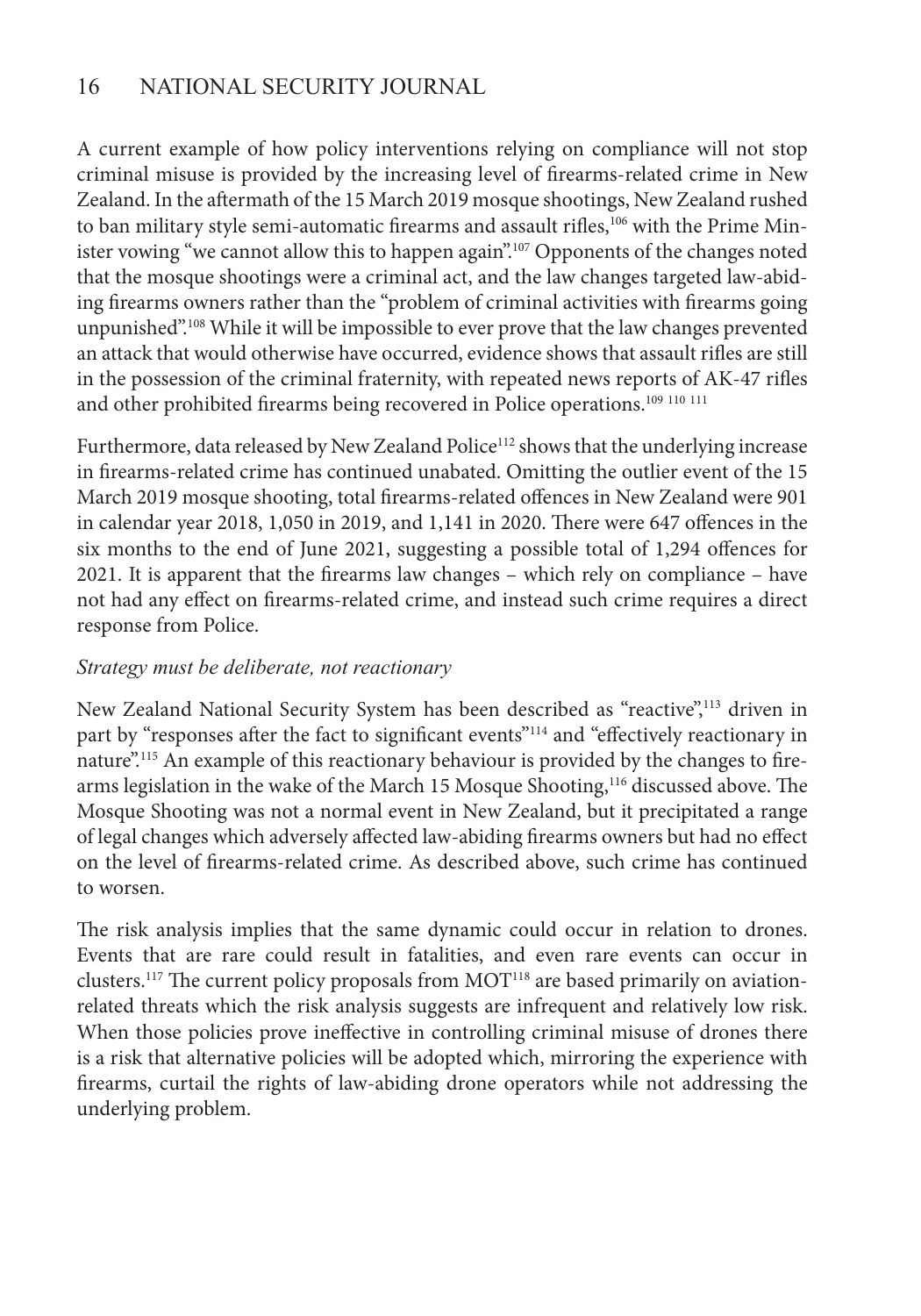#### *Necessity of Immediate Response*

The characteristics of drones, and particularly their inherent ability to fly rapidly and undetected, means that often an immediate response will be required. When a drone is detected crossing the boundary of a prison, action to counter the drone is required then and there; in twenty minutes time – which might be the response time for Police – the drone will have delivered whatever it was sent to deliver and will no longer be on the scene. Similarly, if there is a potential terror attack at a mass event an immediate response is required to stop the threat.

#### **Selection of potential controls**

Having identified and prioritised relevant drone-related threats, and identified relevant strategic considerations, this article now examines the appropriate "risk controls" – the policies and actions that will provide an effective response to the identified threats. A five-pronged strategy is proposed:

- 1. Abandon policies that will not address the threat;
- 2. Use an intelligence-led risk-based approach to developing policy;
- 3. Implement legislation that empowers relevant entities to take appropriate action;
- 4. Utilise a flexible approach that enables a wide range of organisations to implement counter-drone capabilities; and
- 5. Ensure that counter-drone responders are able to take proportionate actions short of destroying the drone.

Each of these elements is discussed in further detail below.

#### *Abandon polices that will not address the threat*

First, it is necessary to abandon the notion that policies such as online pilot licensing and registration of drones – as advocated by  $MOT^{119}$  – will do anything significant to counter the threats identified. There may be other reasons for adopting these policies, but they will not prevent intentional malicious use of drones. Starting from this position will ensure that wishful thinking does not dominate the policy formulation process and will help ensure that policies are justifiable on the basis of genuine benefits.

#### *Use an intelligence-led risk-based approach to developing policy*

New Zealand must also abandon a data-driven reactionary approach in favour of an intelligence-led risk-based approach to responding to drone threats.<sup>120</sup> As discussed earlier, the reactionary approach is evident in New Zealand's approach to firearms reforms in the wake of the March 15 shootings. The data-driven reactionary approach is also evidenced by government policy papers arguing that the pre-Christmas delays in 2018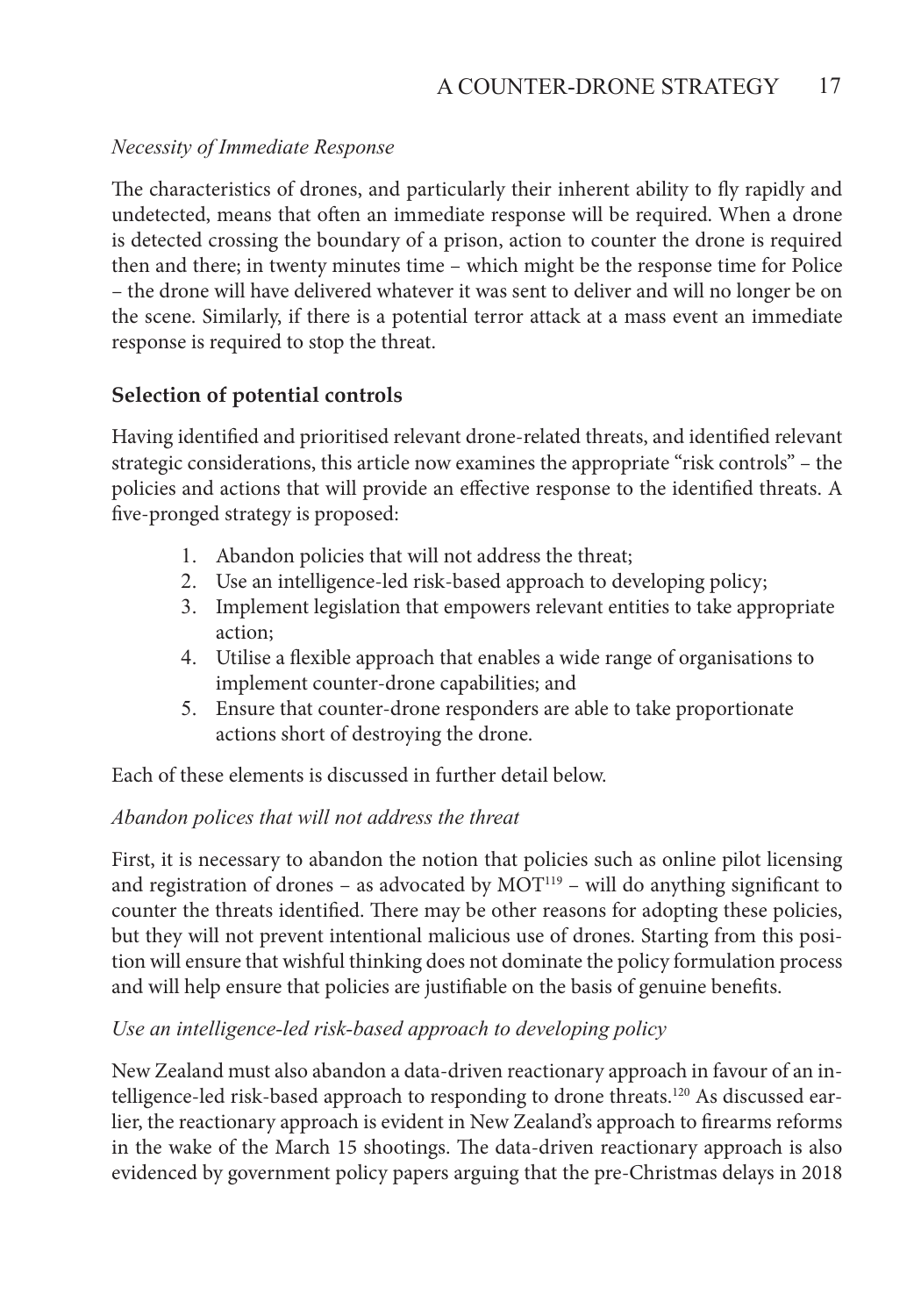at Gatwick Airport provide justification for regulatory proposals.<sup>121 122</sup> The fact that delays happened is a data point, and that the *initial* justification for those delays was the sighting of drones is part of that same data point. However, a more fully developed picture would show (a) that military drone-detection equipment was unable to detect a single rogue drone; $123$  (b) there are credible reports that at least some sightings may have been of a helicopter;<sup>124</sup> and (c) Sussex Police have even admitted that there might not have ever been a drone.125 An intelligence-led approach would largely discount the Gatwick incident, and would utilise appropriate statistical analysis to determine whether changes in observed occurrences represent a change in the threat level, or whether they are consistent with the assumptions underpinning existing policy settings. As already noted, random events may occur in clusters, and those clusters do not necessarily provide a justification for changing policies.

#### *Implement legislation that empowers relevant entities to take appropriate action*

An effective response to drone-related threats requires the ability to utilise drone-detection equipment, and may, at times, require the ability to utilise signal jammers, nets, and kinetic interceptors (including drones that physically intercept the threat). As Shelley  $(2019)$  asserts this in turn means that legislation must be enacted that provides:<sup>126</sup>

- a positive right to undertake drone detection activity to ensure that such actions do not contravene the Radiocommunications Act 1989;
- a qualified right to undertake counter-drone activity; and
- a positive authorisation to access the computer system on board a drone when a right exists to undertake counter-drone activity.

In addition, as noted in the discussion of interference with an aircraft, a single word change is required to the Aviation Crimes Act 1972 to allow lawful action against drones. These legislative changes will allow relevant agencies in New Zealand to exercise the same powers to utilise jamming as are available to all four of our FVEY partners and allow other actions to directly counter drones as are available in the United States. The proposals in the CA Bill provide the relevant powers, but do not address the required changes to the Aviation Crimes Act 1972 nor the Radiocommunications Act 1989.

#### *Utilise a flexible approach*

The speed of response required for the most significant drone-related threats requires that a party who is on-site has the ability and authority to respond to the threat. This means that the appropriate party to provide a response is different for each threat. The most significant threat from drones is at prisons, where Department of Corrections staff are the most logical responders. The second most significant threat is a terror attack at a mass event. The nature of the Police presence at such events will depend on the nature of the event. It is possible that Police could be the lead agency for such events, but it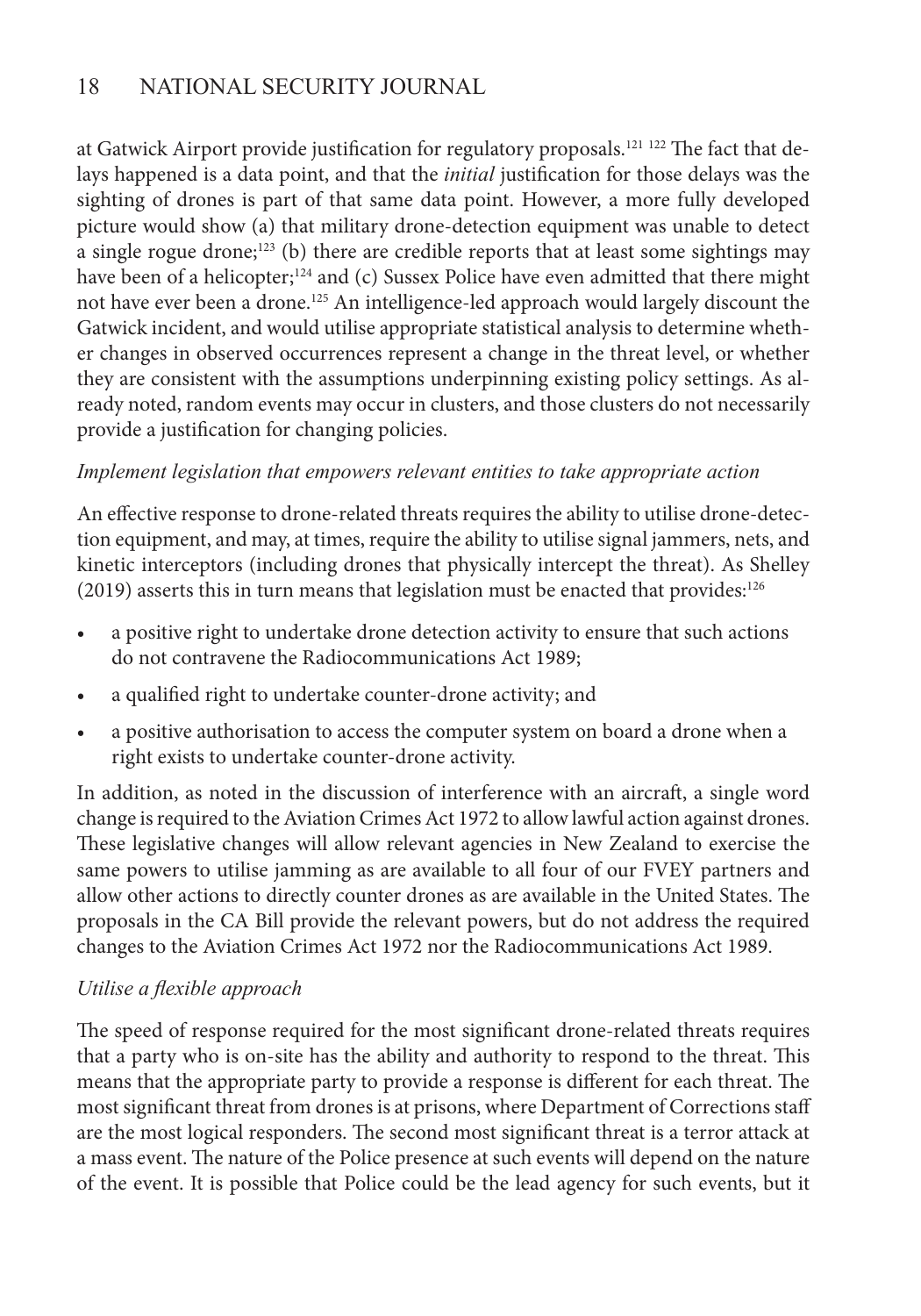might also be appropriate for contracted security personnel to provide the response capability. Any immediate response to drones engaged in surveillance and espionage at commercial facilities would be best addressed by personnel contracted or employed by the operator of those facilities. Surveillance and espionage in areas of national security sensitivity is best addressed directly by NZDF, including contracted private security if appropriate. Any threat to power supplies, particularly at an electricity substation will be best addressed by the operator of the substation. Diversion and disruption of law enforcement activities can be addressed by law enforcement or contracted security.

While threats to aviation were the least significant of the threats analysed, it may still be considered that some form of response capability is required. The Aviation Security Service (AvSec) is located at the five major airports and would be the appropriate responder at those locations. Most if not all other airports serving regular scheduled passenger flights have contracted security staff onsite, and those personnel would be the logical individuals to provide an immediate response to a drone threat.

These examples demonstrate that an effective response to drone threats requires a flexible approach that enables the most appropriate organisation, with personnel already on site, to deploy the relevant drone-detection or counter-drone capability. This is the approach adopted in the UK. The CA Bill ostensibly provides an appropriate level of flexibility, providing the DCA with powers to appoint a broad range of persons as response officers. However, there is an apparent preference for response officers to be restricted to law enforcement. The Cabinet minute associated with an earlier consultation paper stated that cabinet "agreed that the commentary document includes a section that seeks stakeholder views on options to provide *law enforcement agencies*  with powers necessary to detain, seize or destroy drones" (emphasis added).<sup>127</sup> The Regulatory Impact Statement that accompanies the counter-drone provisions of the CA Bill acknowledges the potential relevance to the Department of Corrections of being able to undertake counter-drone action,<sup>128</sup> and consistent with that the CA Bill provides that a "statutory officer" may be appointed as a response officer.<sup>129</sup> The Regulatory Impact Statement also acknowledges the potential need for airport staff to take action against drones, but notes only that the proposed approach "does not preclude" this from happening.<sup>130</sup> Choosing to restrict capability to law enforcement such as Police and/or AvSec will necessarily increase response times and result in a lower level of security. In most cases analysed by Shelley (2021),<sup>131</sup> restricting powers to law enforcement will prevent any effective response.

#### *Enable proportionate actions short of destroying the drone*

There are also a number of actions between detecting a drone and destroying that drone that should be available to any person authorised to respond to drone threats, particularly the power to order a person to land a drone or remove it from the area of concern. These powers are common features of the strategies adopted by the United Kingdom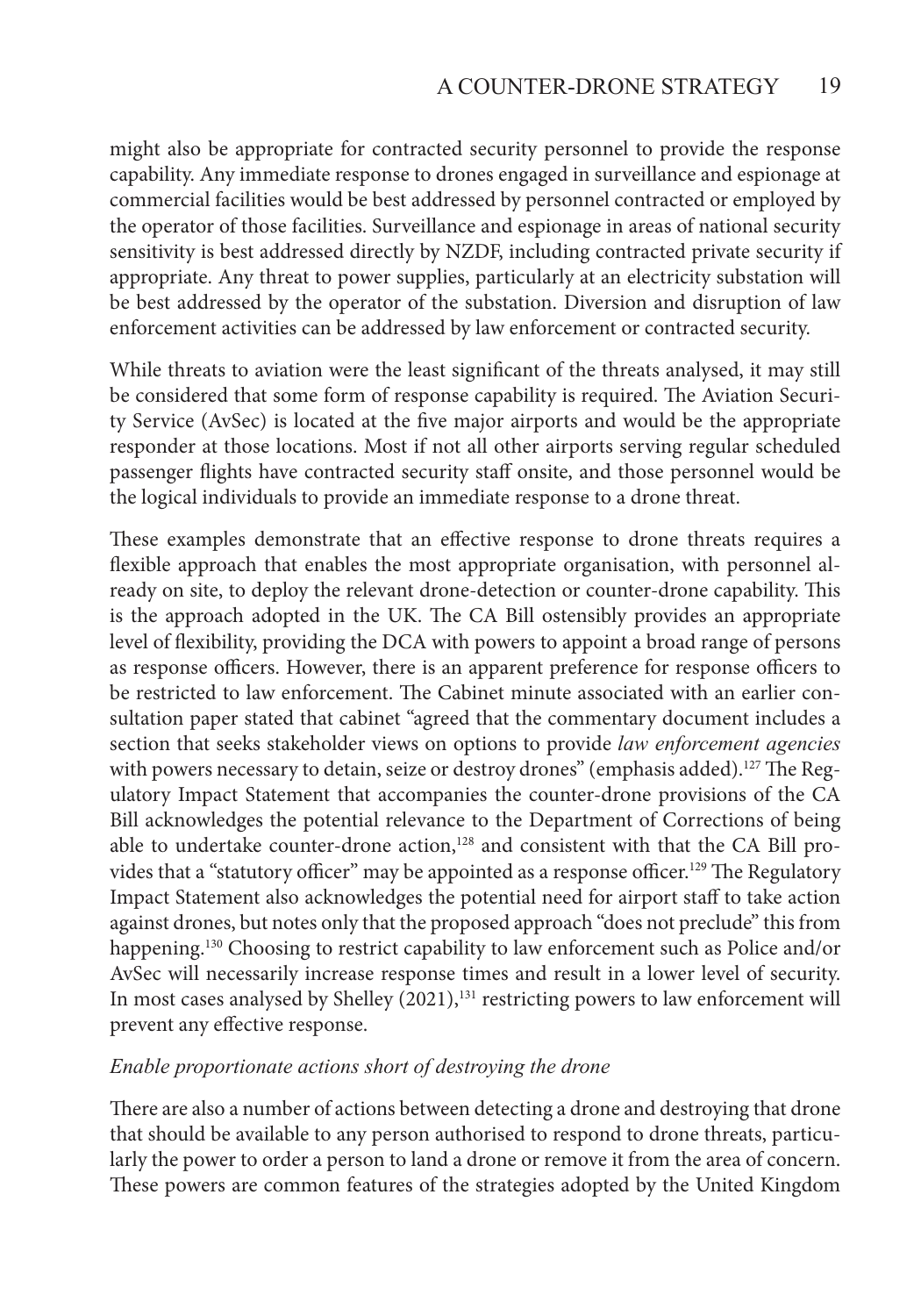and United States. These powers were contained in the APEC 2021 legislation but are absent from the CA Bill. Furthermore, while these powers might normally be thought of as being reserved for identifiable law enforcement personnel – including Police, AvSec, Department of Corrections officers, Customs Service officers, and Ministry of Primary Industries officers – it is not unreasonable for security personnel at an identifiable location to have the same powers. Such a location might be a stadium, a high technology facility, an electricity substation, etc.

A minor change is required to the Radiocommunications Act 1989 to enable personnel other than law enforcement and NZDF personnel to detect, track, and identify drones.<sup>132 133</sup> Such actions enable precautions to be taken against drones that stop short of destroying the drone. The CA Bill should also provide an authorisation to access and control the on-board flight controller for a drone, which would enable applications that hijack the C2 link to be used to land the drone in a safe location.

#### **Implementation Guidance**

There are three important implementation issues: which agency should be responsible for development of legislation; the Civil Aviation Authority's (CAA's) demonstrated slowness to develop processes for new regulatory authorities; and the granting of permits to operate drone jamming equipment. Legislation (both primary and subordinate) concerning aviation is prepared by the MOT and, on that basis, it might be considered that the logical choice is for the MOT to lead the development of the legislation. However, Police are the lead agency for domestic counterterrorism response, and given that the combined threat from terror related events, threats to prisons, and disruption of law enforcement significantly outweighs the threats to aviation, it would also be reasonable for Police to be the lead agency for developing this legislation. In contrast, the development of the CA Bill has been led by the MOT and reflects an aviation-centric approach.

Second, if counter-drone response is restricted to response officers designated by the DCA, then the CAA must be directed to develop and promulgate an appropriate process in a timely manner. The general tenor of the Regulatory Impact Statement<sup>134</sup> suggests a general ambivalence to appointing response officers outside of the CAA or AvSec, and this could be easily effected by the CAA prioritising resources to address other matters. Another drone-related rule provides an example of how slow CAA can be to develop necessary processes when it apparently does not see them as important. Civil Aviation Rule 101.202 provides for an "approved person or organisation" to undertake specified functions including issuing a pilot qualification for drones, inspecting and approving drones weighing more than 15kg, and authorising the operation of drones weighing more than 15kg.135 As of February 2020, some four and a half years after the 101.202 rule came into force, there was "no formal procedure to apply for a 101.202 approval".136 This meant that potential applicants did not know how to make the application nor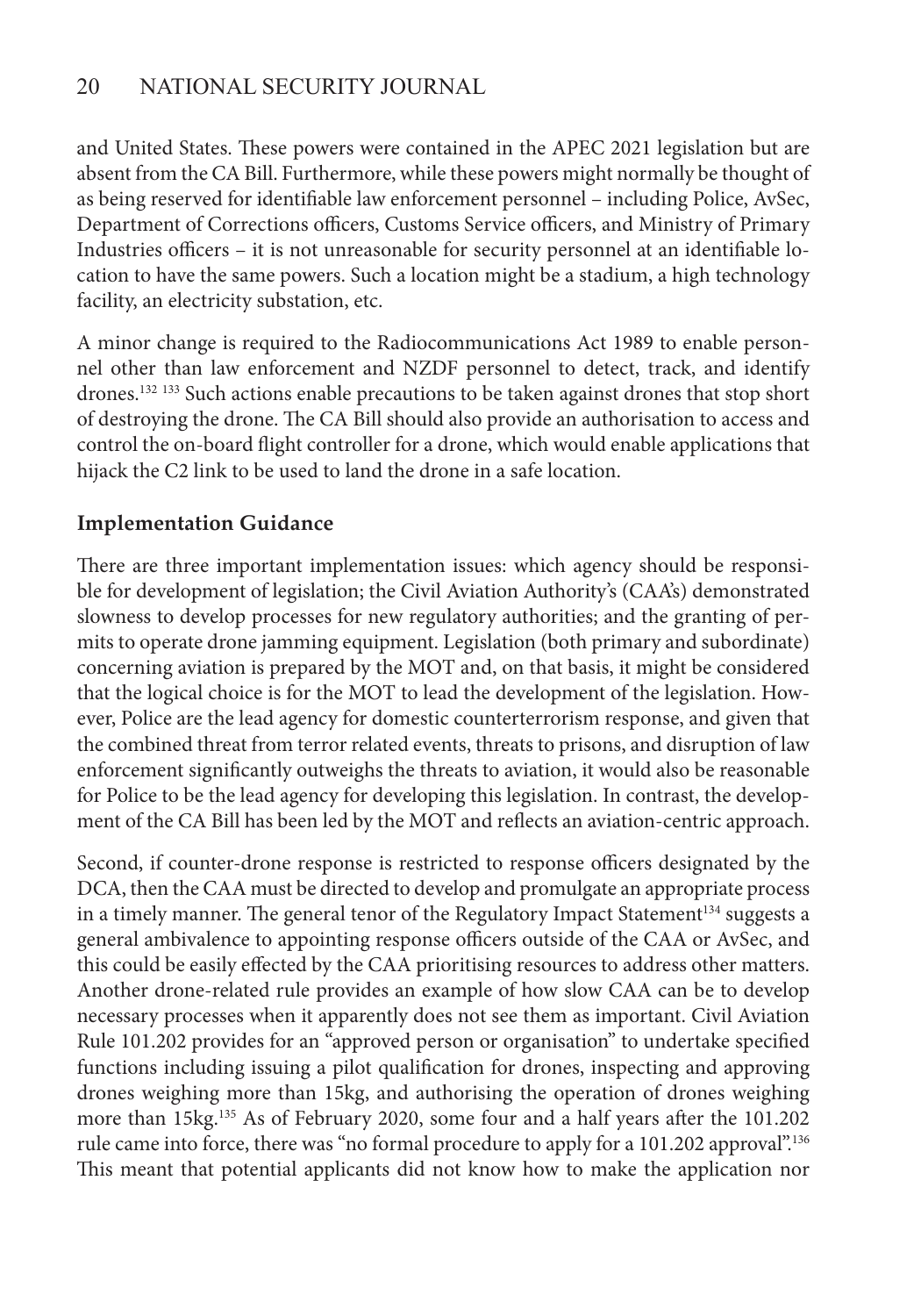what criterion they would need to satisfy to become approved. To avoid a similar situation occurring with counter-drone response, the CAA must be directed to develop and promulgate a process and criteria for appointment as a response officer, and to do so in a timely manner.

Third, there is also a question over which agency should have a licencing authority for operators licenced to utilise signal jammers against drones. The two logical alternatives are (a) the CAA, which will be given the power to appoint response officers, and (b) Radio Spectrum Management (RSM), which manages and licences all matters relating to radio spectrum. Given the risk assessment described in this report, it is apparent that risks to aviation are relatively small, while the issues relating to the use of jammers are potentially more significant. In Australia it is the Australian Communications and Media Authority (ACMA) that issued the exemption allowing federal police to utilise jammers, not the Civil Aviation Safety Authority (CASA). It is also appropriate that RSM, being the New Zealand equivalent to ACMA, is the regulatory agency for jammers here in New Zealand. This is consistent with RSM being the agency responsible for the Radiocommunications Regulations (Prohibited Equipment – Radio Jammer Equipment) Notice  $2011^{137}$  Given the wide range of parties who may have a legitimate reason to operate counter-drone jamming equipment, RSM should also develop a clear process for applying for becoming a permitted person under that Notice.

#### **CONCLUSION**

The new Civil Aviation Bill contains significant new powers to enable law enforcement and (potentially) "statutory officers" to take action against drones. However, it appears that the legislation has been developed in response to high profile events (such as the discredited Gatwick event), rather than as part of a comprehensive strategy. For many of the threats analysed, restricting powers to law enforcement will be insufficient. An analysis of New Zealand's FVEY partners suggests that New Zealand is not alone in lacking a strategy to deal with the malicious drone use.

New Zealand is exposed to a range of potential threats from the misuse of drones, including delivery of contraband to prisons, terror attacks at mass events, attacks on or disruption to aviation, attacks on and disruption of critical infrastructure and energy production, and espionage. The two most critical risks in New Zealand are the delivery of contraband to prisons, and the potential for a terror attack at a mass event. There are also lesser threats from espionage (including commercial espionage), disruption to power supplies, and disruption to law enforcement operations. Setting aside the cost of disruption to airline transport that is the intended outcome of the current policy of diverting or holding flights when a drone is sighted, the risks to aviation are relatively low. To address the identified threats a five-pronged strategy should be adopted: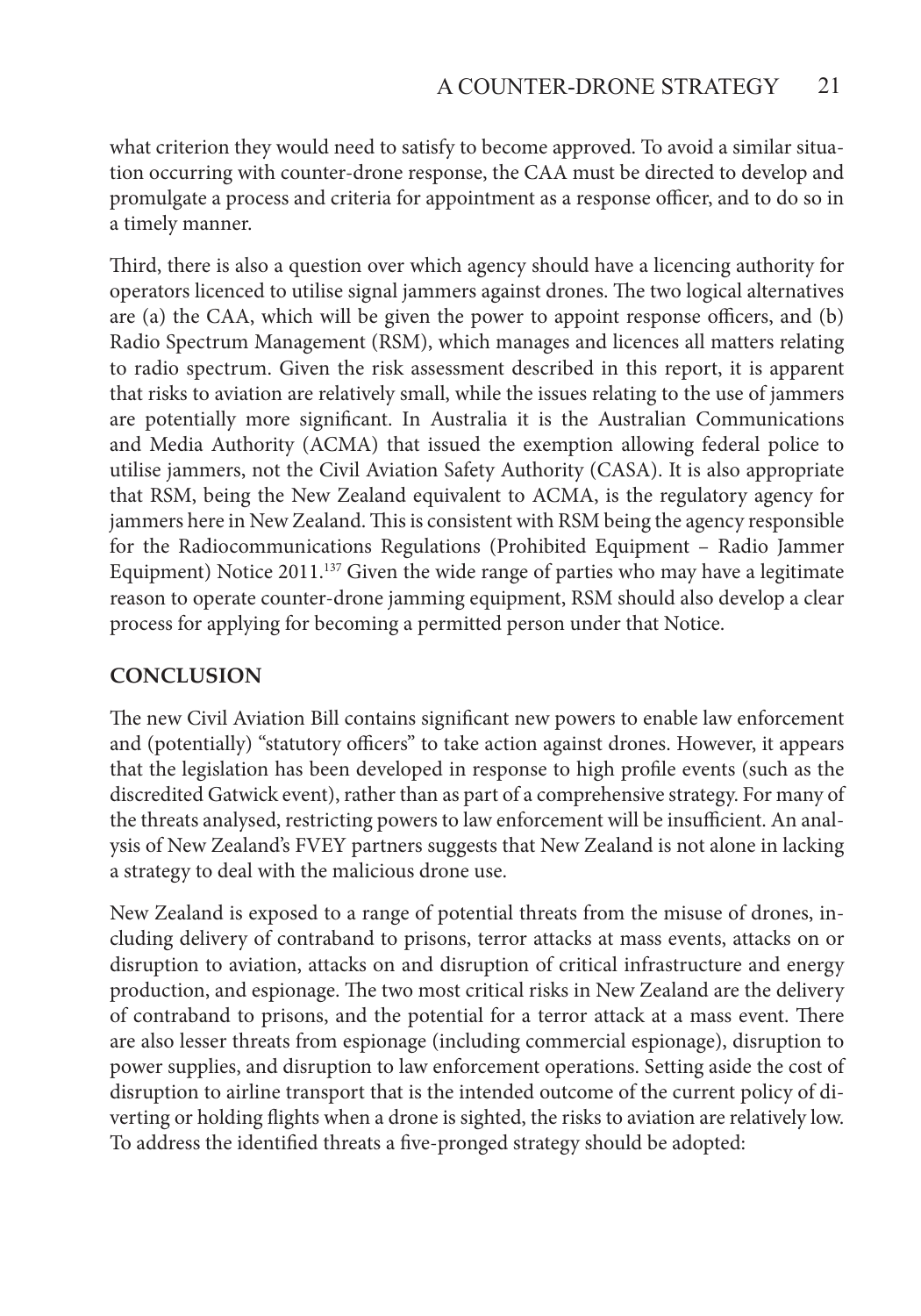- 1. Abandon policies that will not address the threat, particularly basic operator licensing and drone registration;
- 2. Use an intelligence-led risk-based approach to developing policy so that interventions are focussed on the greatest risks;
- 3. Implement legislation that empowers relevant entities to take appropriate action;
- 4. Utilise a flexible approach that enables a wide range of organisations to implement counter-drone capabilities; and
- 5. Ensure that counter-drone responders are able to take proportionate actions short of destroying the drone.

New Zealand should follow the UK's lead in allowing a range of organisations to implement and act on drone-detection systems, and to implement and use counter-drone systems. Such organisations should not just be limited to law enforcement but should be expanded to include critical infrastructure providers and any commercial or industrial facility that has sensitive information. This can be enabled through minor changes to legislation, the introduction of a positive right to undertake drone detection, the introduction of a qualified right to undertake counter-drone action, and additional powers to require a drone operator to land the drone and provide their identifying details. The counter-drone powers provided in the CA Bill address some, but not all, of the required changes. Police should be the lead agency for developing this legislation, CAA must be directed to develop and promulgate a process for approval of response officers in a timely manner, and RSM should be directed to develop a process for organisations to become permitted persons to operate counter-drone jammers.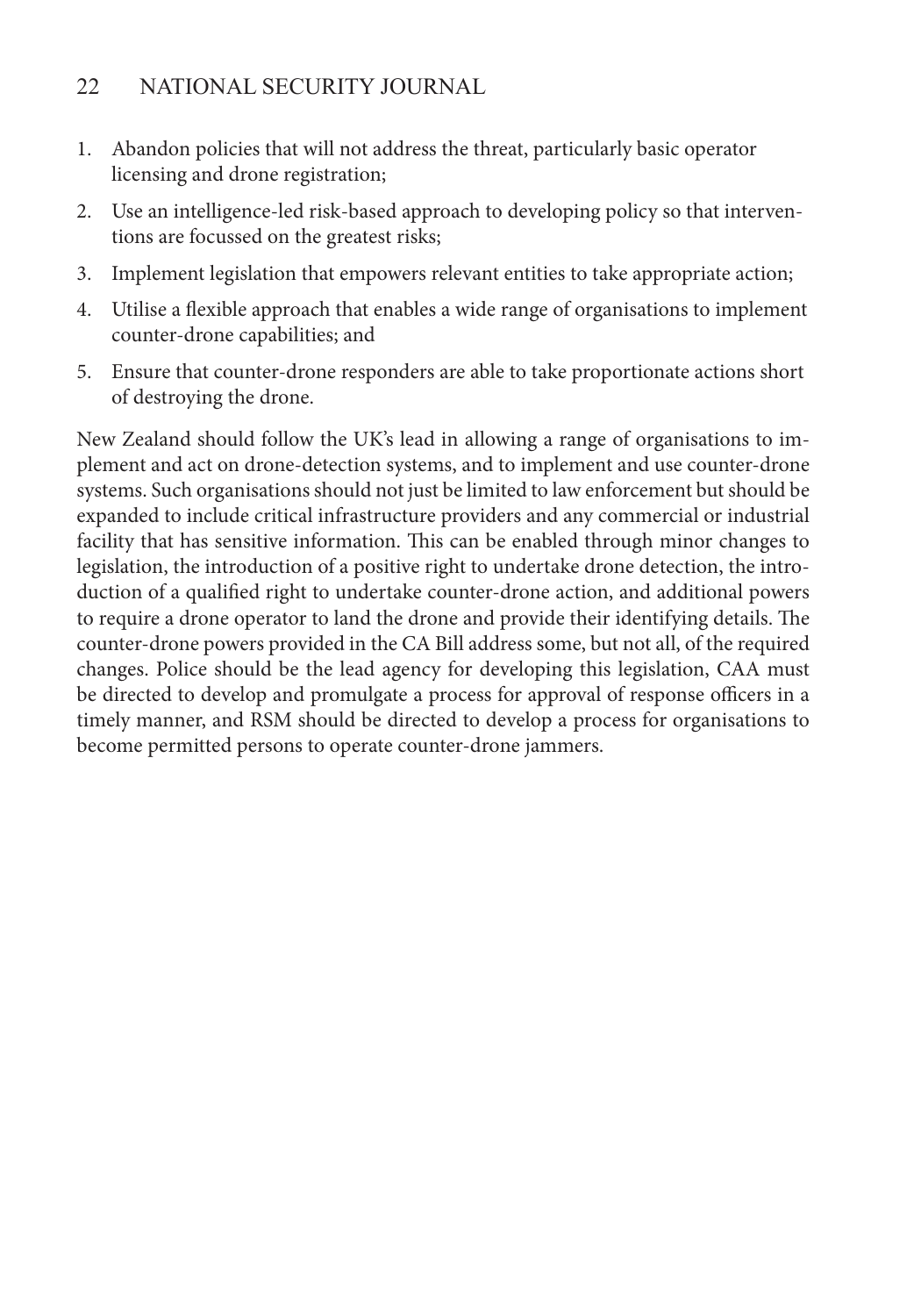1 Shelley, A. V. (2021) Quantifying the Cost of Drone-Related Threats in New Zealand. *National Security Journal*, 3(3), 8 November 2021. DOI: 10.36878/nsj20211108.03.

2 International Civil Aviation Organization (2011). Unmanned Aircraft Systems (UAS), Cir 328 AN/190, p. x. Retrieved from https://www.icao.int/meetings/uas/documents/circular%20328\_en.pdf.

3 International Civil Aviation Organization, 2011, above n. 2, p. 8.

4 International Civil Aviation Organization, 2011, above n. 2, p. 12.

5 Shelley, 2021, above n. 1.

6 Shelley, A. V. (2020). *Essays in the regulation of drones and counter-drone systems* (Doctoral dissertation, Victoria University of Wellington). Retrieved from http://researcharchive.vuw.ac.nz/handle/10063/8900.

7 Marchant, G.E., Allenby, B.R. & Herkert, J.R. (eds) (2011). *The Growing Gap Between Emerging Technologies and Legal-Ethical Oversight: The Pacing Problem*, Springer. DOI: 10.1007/978-94- 007-1356-7.

Wallace, P., Martin, R. & White I. (2018). Keeping pace with technology: drones, disturbance and policy deficiency, *Journal of Environmental Planning and Management*, 61(7):1271-1288. DOI: 10.1080/09640568.2017.1353957.

9 Civil Aviation Bill. Government Bill, 61-1. Retrieved from https://www.legislation.govt.nz/bill/ government/2021/0061/latest/whole.html.

10 Cabinet (2019). Civil Aviation Bill: Confirmation of Key Policy Decisions. Minute of Decision, CAB-19-MIN-0167. Retrieved from https://www.transport.govt.nz/assets/Uploads/Cabinet/2019-Civil-Aviation-Bill-Cabinet-minute.pdf. New Zealand Ministry of Transport. (2020, March 5). Impact Statement: New civil aviation enforcement powers. Retrieved from https://www.transport.govt. nz/assets/Uploads/RIS-1-New-civil-aviation-regulatory-powers-Redacted-v2.pdf. Office of the Minister of Transport (2021). Civil Aviation Bill – New Policy Proposals. Retrieved from https://www.transport. govt.nz/assets/Uploads/3.-Civil-Aviation-Bill-New-Policy-Proposalswatermark.pdf.

11 Shelley, A. V. (2021) Quantifying the Cost of Drone-Related Threats in New Zealand. *National Security Journal*, 3(3), 8 November 2021. DOI: 10.36878/nsj20211108.03.

12 Du Mont, M. (2019, February 28). Elements of national security strategy. Retrieved from<br>https://www.atlanticcouncil.org/content-series/strategy-consortium/elements-of-national-security-strategy/; Stolberg, A. G. (2012, October). How nation-states craft national security strategy documents.<br>Strategic Studies Institute, US Army War College. Pennsylvania. Retrieved from https://publications. armywarcollege.edu/pubs/2201.pdf.

13 Krasner, S. D. (2010, October 1). An orienting principle for foreign policy. *Policy Review*. Retrieved from https://www.hoover.org/research/orienting-principle-foreign-policy; Rumelt, R. P. (2011). Good strategy / bad strategy: The difference and why it matters. London: Profile Books.

14 HM Government. (2019, October 21). *UK Counter-Unmanned Aircraft Strategy*. Retrieved from https://assets.publishing.service.gov.uk/government/uploads/system/uploads/attachment data/\_ le/840793/Counter-Unmanned Aircraft Strategy.pdf.

15 Fontaine, R. & Burton, B.M. (2010) *Eye to the Future: Refocussing State Department Policy Planning. Policy Brief*, Center for a New American Security. Retrieved from https://www.jstor.org/stable/ pdf/resrep06259.pdf.

16 Department of Prime Minister and Cabinet. (2016, August). *National security system handbook*. Retrieved from https://dpmc.govt.nz/sites/default/\_les/2017-03/dpmc-nss-handbook-aug-2016.pdf.

17 Shelley, 2021, above n. 11.

18 Shelley, 2021, above n. 11.

19 Wilson, B., Tierney, S., Toland, B., Burns, R. M., Steiner, C. P., Adams, C. S., . . . Chang, I. (2020). *Small unmanned aerial system adversary capabilities*. Homeland Security Operational Analysis Center, RAND Corporation. Retrieved from https://www.rand.org/pubs/research\_reports/RR3023.html.

20 Lykou, G., Moustakas, D., & Gritzalis, D. (2020, June). Defending Airports from UAS: A Survey on Cyber-Attacks and Counter-Drone Sensing Technologies, *Sensors*, 20(12). DOI: 10.3390/ s20123537.

21 For an example of commercially available software for pre-programming a flight path see Da-jiang Innovations (2018, November). *DJI GS Pro User Manual*. Retrieved from https://dl.djicdn. com/downloads/groundstation\_pro/20181102/GS\_Pro\_User\_Manual\_v2.0\_EN\_201811.pdf; Litchi (2021, October). User Guide: Waypoint. Retrieved from https://flylitchi.com/help#waypoints-p3.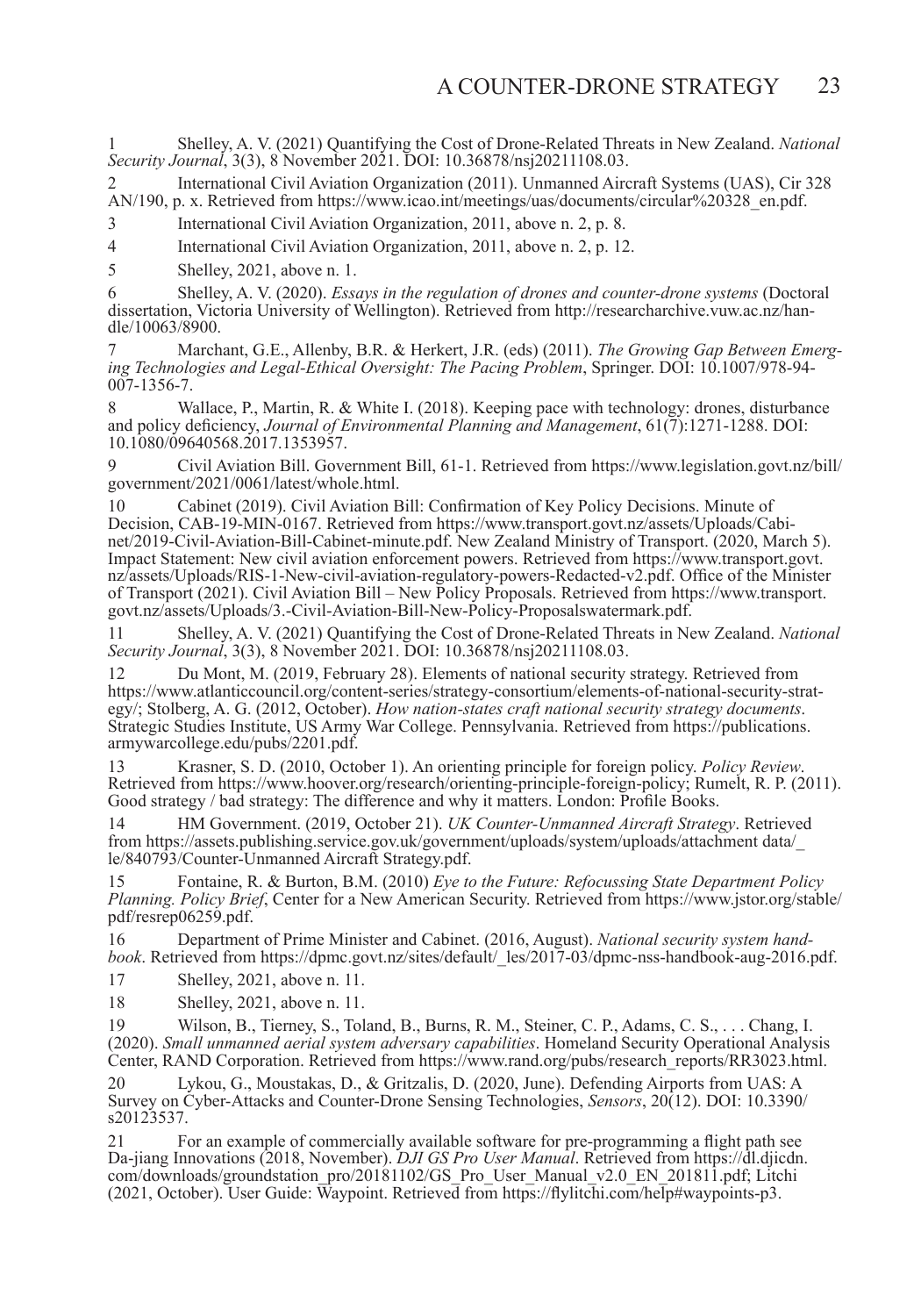22 Lykou et al, 2020, above n. 20.

23 Many consumer drones have the option to "Return to Home" if the control signal is lost, and also allow the "home" point to be updated to a location other than that the drone took off from. The simplest method of delivering the payload in the event of a lost link occurs with a kamikaze attack, where the home point can be set to the location of the target. For an example of Return to Home see Da-jiang Innovations (2020, January). *Phantom 4 Pro/Pro+ Series User Manual*, v1.8, p. 15. Retrieved from https://dl.djicdn.com/downloads/phantom\_4\_pro/20200108/Phantom\_4\_Pro\_Pro\_Plus\_Series\_ User\_Manual\_EN.pdf. For an example of the home point being updated see Litchi (2021, October). User Guide: General. Retrieved from https://flylitchi.com/help#general-p3.

24 Roberts, J. J. (2017). France is training eagles to kill drones. *Fortune*. Retrieved from http:// fortune.com/2017/02/22/drones-eagles-france/; Samuel, H. (2016). French Air Force turns to eagles to fight terror drone threat. *The Telegraph*. Retrieved from http://www.telegraph.co.uk/news/2016/11/18/

french-air-force-turns-to-eagles-to-fight-terror-drone-threat/.

25 Goodrich, M. (2016). Drone Catcher: "Robotic Falcon" can Capture, Retrieve Rene- gade Drones. *Michigan Tech News*. Retrieved from http://www.mtu.edu/news/stories/2016/january/ drone-catcher-robotic-falcon-can-capture-retrieve-renegade-drones.html.

26 See for example, OpenWorks. (2016). *Skywall*. Retrieved from https://openworksengineering. com/images/skywall/SkyWall%20Brochure.pdf.

27 Unmanned Airspace (2021, April 5). XTEND announces delivery of "dozens of SKYLORD GRIFFON C-UAS units to US Army Special Operations Command. *Unmanned Airspace*. Retrieved from https://www.unmannedairspace.info/counter-uas-systems-and-policies/xtend-announces-deliveryof-dozens-of-skylord-griffon-c-uas-units-to-us-army-special-operations-command/.

28 Rees, M. (2018, March 22). Raytheon demonstrates microwave and laser counter-drone system. *Unmanned Systems News*. Retrieved from http://www.unmannedsystemstechnology.com/2018/03/ microwave-laser-counter-drone-system-demonstrated-us-army-exercise/.

29 Lykke, Arthur F. (1989). Defining Military Strategy, *Military Review*, 69(5):2-8. Retrieved from https://cgsc.contentdm.oclc.org/digital/collection/p124201coll1/id/504.

30 Dorff, Robert H (2001, February). A Primer in Strategy Development. In Cerami, Joseph R. and Holcomb, James F. (eds.) *Guide to Strategy*, US Army War College. Retrieved from https://www. comw.org/qdr/fulltext/01cerami.pdf, p.11.

31 Lafley, A. & Martin, R. L. (2013). *Playing to win: How strategy really works*. Boston, Massachusetts: Harvard Business Review Press.

32 See, for example: Cavanaugh, M.L. (2017, July 24). It's Time to End the Tyranny of Ends, Ways, and Means, Modern War Institute at West Point. Retrieved from https://mwi.usma.edu/time-endtyranny-ends-ways-means/; King, Iain (2020, September 03). Beyond Ends, Ways, and Means: We Need a Better Strategic Framework to Win in an Era of Great Power Competition, Modern War Institute at West Point. Retrieved from https://mwi.usma.edu/beyond-ends-ways-and-means-we-need-a-better-strategic-framework-to-win-in-an-era-of-great-power-competition/; Webb, Andrew C. (2019). *Rethinking Strategy: Art Lykke and the Development of the Ends, Ways, Means Model of Strategy* (Master's thesis, US Army Command and General Staff College, Fort Leavenworth). Retrieved from https://nsiteam.com/ social/wp-content/uploads/2019/06/Webb-Andrew-C.-Rethinking-Strategy-Art-Lykke-and-the-Development-of-the-Ends-Ways-Means-Model-of-Strategy-31-MAY-19.pdf.<br>33 Stolberg A G (2012 October) How nation-states craft no

33 Stolberg, A. G. (2012, October). *How nation-states craft national security strategy documents*. Strategic Studies Institute, US Army War College. Pennsylvania. Retrieved from https://publications. armywarcollege.edu/pubs/2201.pdf.

34 Du Mont, M. (2019, February 28). Elements of national security strategy. Retrieved from https://www.atlanticcouncil.org/content-series/strategy-consortium/elements-of-national-security-strategy/.

35 Rumelt, R. P. (2011). *Good strategy / bad strategy: The difference and why it matters*. London: Profile Books, p. 7.

36 Krasner, S. D. (2010, October 1). An orienting principle for foreign policy. *Policy Review*. Retrieved from https://www.hoover.org/research/orienting-principle-foreign-policy.

37 Stolberg, 2012 (above n. 33), p. 120.<br>38 Stolberg, 2012 (above n. 33), p. 122.

Stolberg, 2012 (above n. 33), p. 122.

39 Lykke, Arthur F. (1989). Defining Military Strategy, *Military Review*, 69(5):2-8. Retrieved from https://cgsc.contentdm.oclc.org/digital/collection/p124201coll1/id/504.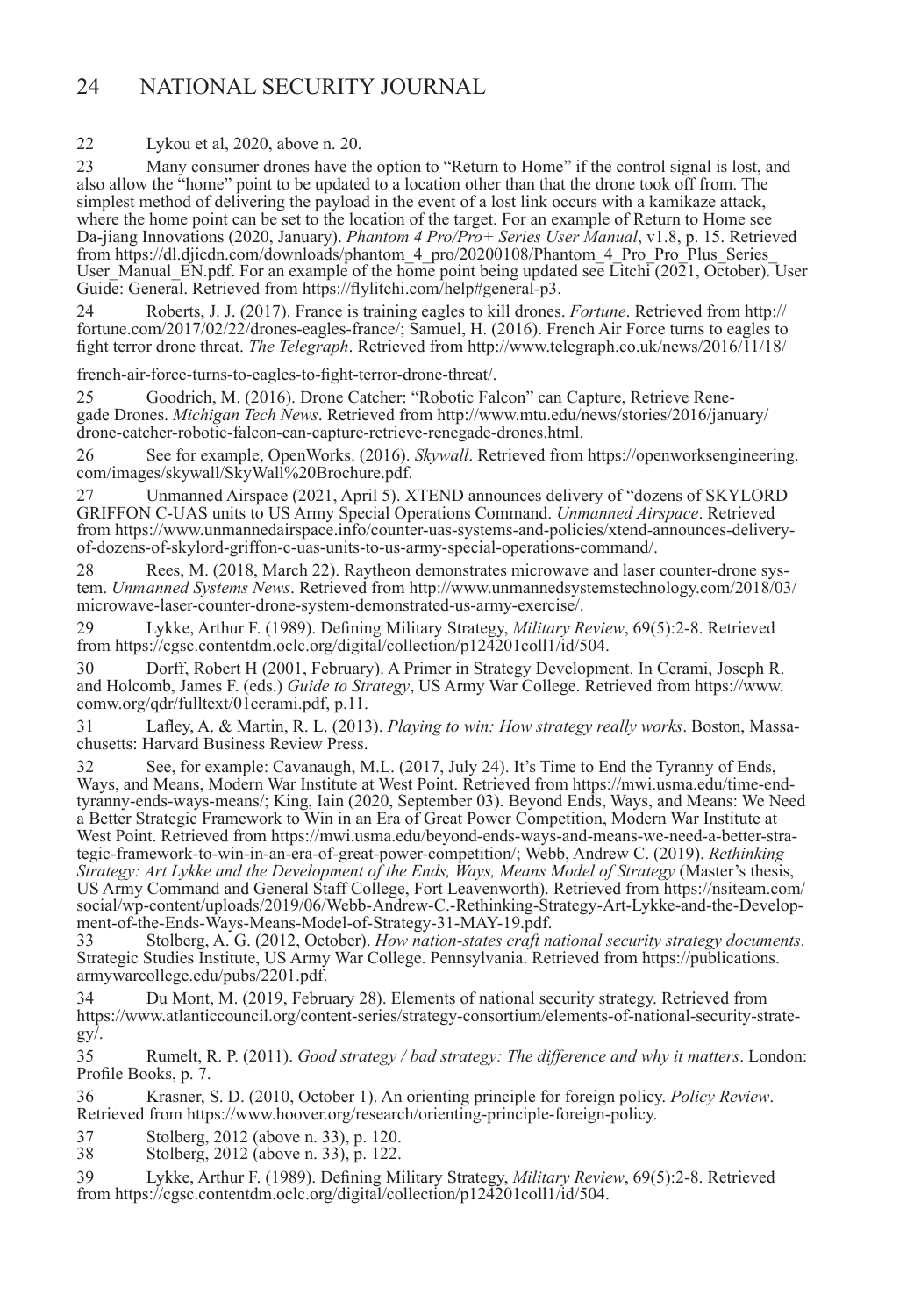40 Lafley, A. & Martin, R. L. (2013). *Playing to win: How strategy really works*. Boston, Massachusetts: Harvard Business Review Press.

41 Du Mont, 2019 (above n. 34), p. 4. Du Mont also proposes "identification and assessment of future challenges" as a step prior to the risk assessment; that step is by implication required as part of any risk analysis.

42 Rumelt, R. P. (2011). *Good strategy / bad strategy: The difference and why it matters*. London: Profile Books.

43 Cairney, P. (2020). *Understanding public policy: Theory and issues* (2nd ed.). Red Globe Press. Retrieved from https://www.google.co.nz/books/edition/Understanding\_Public\_Policy/vhC9DwAAQ- $BAJ?h$ l=en $&$ gbpy=0.

44 Bacchi, C. (2009). *Analysing policy: What's the problem represented to be?* (1st ed.) p. ix. Pearson Australia. Retrieved from https://www.google.co.nz/books/edition/Analysing\_Policy/9Dni-BAAAQBAJ?hl=en&gbpv=0.

45 Sometimes the guiding policy may be presented as something other than a policy. For example, the Department of Defense (DoD) *Electromagnetic Spectrum Superiority Strategy* presents a 'vision', 'guiding principles', and 'strategic goals'. The guiding principles include elements of the strategic diagnosis, presenting in an unclassified form the key challenges of Electromagnetic Spectrum Operations. The strategic goals then present the guiding policy, providing statements of what DoD intends to do in five key areas, with multiple statements of "DoD will..." and "DoD must...". As statements of what will be done, these strategic goals are clearly statements of policy. See Department of Defense. (2020, October). *Electromagnetic spectrum superiority strategy*. Retrieved from https://media.defense.gov/2020/ Oct/29/2002525927/-1/-1/0/ELECTROMAGNETIC\_SPECTRUM\_SUPERIORITY\_STRATEGY.PDF

46 Eikmeier, D.C. (2007). Ends Ways Means: A Logical Method for Center-of-Gravity Analysis, *Military Review*, September-October, , p. 63. Retrieved from https://www.armyupress.army.mil/Portals/7/ military-review/Archives/English/MilitaryReview\_20071031\_art009.pdf.

47 Eikmeier, D.C. (2007). Ends Ways Means: A Logical Method for Center-of-Gravity Analysis, *Military Review*, September-October, pp. 62-66. Retrieved from https://www.armyupress.army.mil/Portals/7/military-review/Archives/English/MilitaryReview\_20071031\_art009.pdf; Lykke, 1989.

48 London Signal Intelligence Board and United States Communication Intelligence Board (1956, October 10). UK – US Communications Intelligence Agreement (UKUSA Agreement), cl. 7 and app. J. Retrieved from https://discovery.nationalarchives.gov.uk/details/r/C11536921

49 Rolfe, J. (2020, August 03). Five Eyes: more than technical cooperation, not yet an alliance. *Incline*. Retrieved from https://www.incline.org.nz/home/five-eyes-more-than-technical-cooperation-notyet-an-alliance.<br>50 FCM

50 FCM (2019, July 30) *Five Country Ministerial communiqué: emerging threats*, London 2019. Retrieved from https://assets.publishing.service.gov.uk/government/uploads/system/uploads/attachment\_ data/file/822816/2019-07-24 Communique FINAL 3.pdf.

51 FCM, 2019, above n. 50.

52 Fontaine, R. & Burton, B.M. (2010) *Eye to the Future: Refocussing State Department Policy Planning. Policy Brief*, Center for a New American Security. Retrieved from https://www.jstor.org/stable/ pdf/resrep06259.pdf.

53 United Nations. (1975). Convention for the suppression of unlawful acts against the safety of civil aviation (with Final Act of the International Conference on Air Law held under the auspices of the International Civil Aviation Organization at Montreal in September 1971). Concluded at Montreal on 23 September 1971. *United Nations – Treaty Series*, 974, 177-248. Retrieved from https://treaties.un.org/ doc/Publication/UNTS/Volume%20974/volume-974-I-14118-english.pdf.

54 s 10, Aviation Transport Security Act 2004 (Cth). (2018, November 29). Federal Register of Legislation. Retrieved from https://www.legislation.gov.au/Details/C2018C00491.

55 s 2, Aviation Security Act 1982 (UK). Retrieved from https://www.legislation.gov.uk/ukpga/1982/36/contents.

56 Government of Canada (2020, July 1). *Criminal Code*, R.S.C., 1985, c. C-46, §77. Retrieved from https://laws-lois.justice.gc.ca/eng/acts/c-46/FullText.html.

57 s 5, Aviation Crimes Act 1972. New Zealand Statutes. Retrieved from https://www.legislation. govt.nz/act/public/1972/0137/latest/DLM409117.html.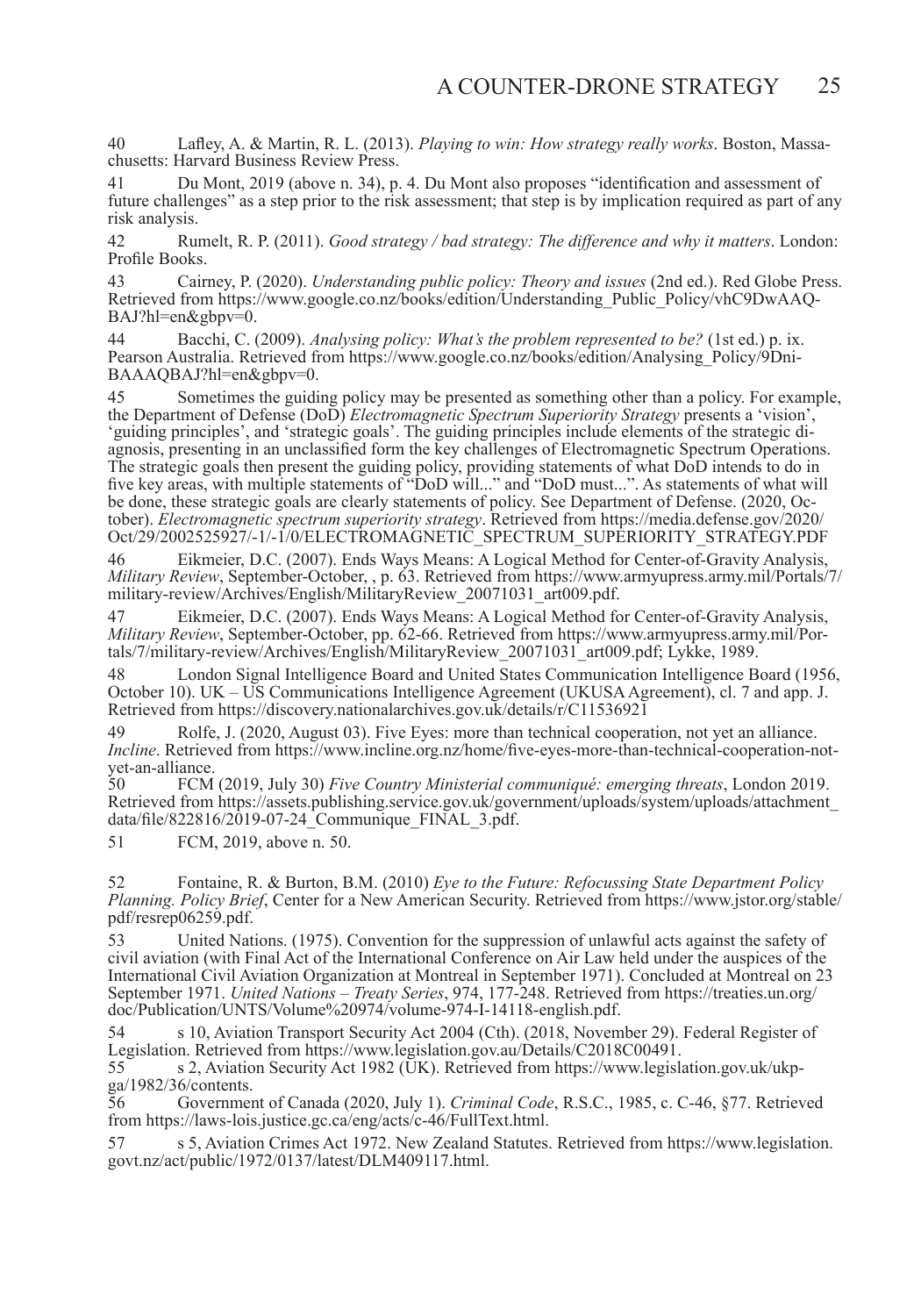58 Destruction of aircraft or aircraft facilities. 18 US Code 32, Part I, Chapter 2, §32(b). Retrieved from https://uscode.house.gov/view.xhtml?req=granuleid:USC-prelim-title18-section32&num=0&edition=prelim.

59 International Telecommunications Union (2020). *Radio Regulations*. Retrieved from https:// www.itu.int/pub/R-REG-RR-2020.

60 Radiocommunications Regulations (Prohibited Equipment – Radio Jammer Equipment) Notice 2011. (2011, June 16). *New Zealand Gazette*. Retrieved from https://gazette.govt.nz/notice/id/2011-  $904051$ .

61 Robinson, H. (2021, July 3). We went through our Spectrum Manager to RSM. Provided all the info required. And got the approvals. *LinkedIn*. Retrieved https://www.linkedin.com/feed/update/ urn:li:activity:6816251151361564672/?commentUrn=urn%3Ali%3Acomment%3A%28activity%3A68 16251151361564672%2C6816836709028896769%29&replyUrn=urn%3Ali%3Acomment%3A%28activity%3A6816251151361564672%2C6816884903158915072%29.

62 Council of Australian Governments. (2015, July). *Australia's counter-terrorism strategy: Strengthening our resilience*. Retrieved from https://www.nationalsecurity.gov.au/Media-and-publica- tions/Publications/Documents/Australias-Counter-Terrorism-Strategy-2015.pdf.

63 Radiocommunications Act 1992. (2019, August 30). Federal Register of Legislation. Retrieved from https://www.legislation.gov.au/Details/C2019C00262.

64 Australian Communications and Media Authority. (2019, April 23). *Radiocommunications (Unmanned Aircraft and Unmanned Aircraft Systems) Exemption Determination 2019*. Retrieved from https://www.legislation.gov.au/Details/F2019L00623/Download.

65 The most well-known RNSS is the Global Positioning System (GPS) system operated by the United States, but there are also analogous systems operated by Europe, Russia, and China. RNSS operates in the 5,010 MHz-5,030 MHz band. See Australian Communications and Media Authority. (2016, December 15). *Australian Radiofrequency Spectrum Plan 2017*. Retrieved from https://www.legislation. gov.au/Details/F2016L02001.

66 The UAS Exemption Determination only permits RNSS jammers to be used in the 2,400- 2,483.5 MHz (2.4 GHz) and 5,725-5,850 MHz (5.8 GHz) which are the frequency bands typically used for C2 links for consumer drones. See Australian Communications and Media Authority, 2019, above n. 64.

67 Council of Australian Governments. (2009, 28 May). *Model Criminal Code*. Officers Committee of the Standing Committee of Attorneys-General (a committee of the Council of Australian Governments). Retrieved from https://www.pcc.gov.au/uniform/crime%20(composite-2007)-website.pdf.

68 *Model Criminal Code*, above n. 67, §4.2.4.

69 *Model Criminal Code*, above n. 67, §4.2.6.

70 *Model Criminal Code*, above n. 67, §4.2.3(1).

71 Government of Canada. (2017, September 21). *Radiocommunication Act*, R.S.C., 1985, c. R-2, §4(4). Retrieved from https://laws-lois.justice.gc.ca/eng/acts/R-2/FullText.html.

72 Government of Canada. (2019, July 2). *Radiocommunication Act exemption Order (Jammers - Royal Canadian Mounted Police)*. SOR/2019-269. Retrieved from https://laws-lois.justice.gc.ca/eng/ regulations/SOR-2019-269/FullText.html.

73 Government of Canada (2020, July 1). *Criminal Code*, R.S.C., 1985, c. C-46, §342.1. Re- trieved from https://laws-lois.justice.gc.ca/eng/acts/c-46/FullText.html.

74 Canadian *Criminal Code*, above n. 73, §184(1).

75 Canadian *Criminal Code*, above n. 73, §184.4.

76 HM Government. (2019, October 21). *UK Counter-Unmanned Aircraft Strategy*. Retrieved from https://assets.publishing.service.gov.uk/government/uploads/system/uploads/attachment data/\_ le/840793/Counter-Unmanned Aircraft Strategy.pdf.

77 *UK Counter-Unmanned Aircraft Strategy*, above n. 76, p. 5.

78 *UK Counter-Unmanned Aircraft Strategy*, above n. 76, p. 15.

79 *UK Counter-Unmanned Aircraft Strategy*, above n. 76, p. 19.

80 *UK Counter-Unmanned Aircraft Strategy*, above n. 76, p. 23.

81 *UK Counter-Unmanned Aircraft Strategy*, above n. 76, p. 27.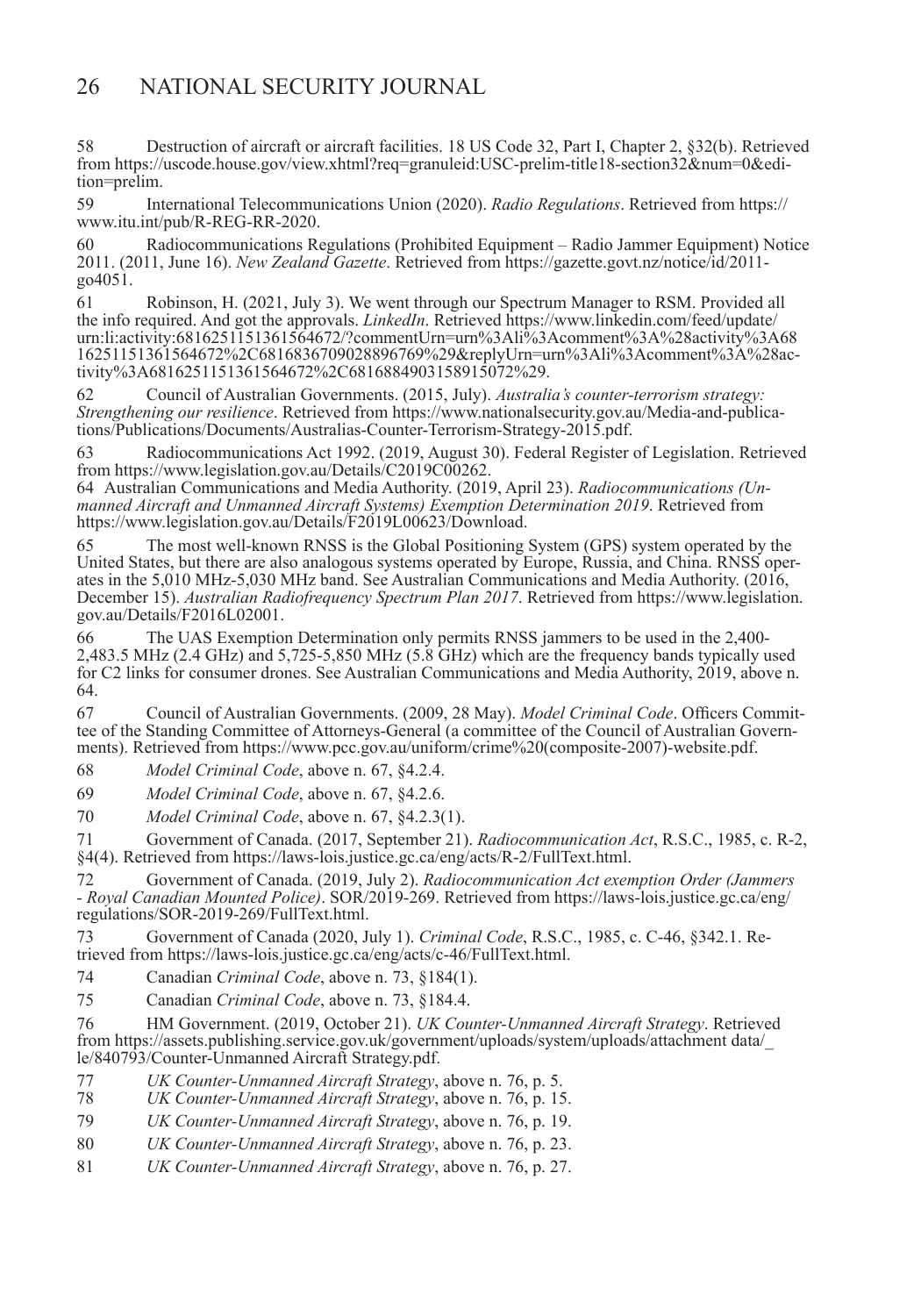82 Air Traffic Management and Unmanned Aircraft Act 2021 (UK). Retrieved from https://www. legislation.gov.uk/ukpga/2021/12/enacted.

83 Centre for Protection of National Infrastructure (2021, April 06). *Countering Threats from Unmanned Aerial Systems*. Retrieved from https://www.cpni.gov.uk/countering-threats-unmanned-aerial-systems-0.

84 National Defense Authorization Act for Fiscal Year 2018. (2017). H.R.2810 - 115th Congress. Retrieved from https://www.congress.gov/bill/115th-congress/house-bill/2810/text; National Defense Authorization Act for Fiscal Year 2020. (2019). S.1790 - 116th Congress. Retrieved from https://www. congress.gov/bill/116th-congress/senate-bill/1790/text.

85 Preventing Emerging Threats Act. (2018). H.R.302 - 115th Congress. Retrieved from https:// www.congress.gov/115/bills/hr302/BILLS-115hr302enr.pdf.

86 Cline, T. L., Lercel, D., Karabiyik, U. & Dietz, J. E. (2020, October). The current state of counter unmanned aerial system policy in the U.S. *International Journal of Aviation, Aeronautics, and Aerospace*, 7 (3). Retrieved from https://commons.erau.edu/ijaaa/vol7/iss3/11.

87 Under s26A of the Civil Aviation Act 1990, "If a pilot-in-command of an aircraft is alleged to have committed an offence" under the Civil Aviation Act 1990 or under the Civil Aviation Rules then a constable may require the operator of the aircraft "to give all information in that person's possession or reasonably obtainable by that person that may lead to the identification of the pilot". However, the operator of the aircraft has 10 working days to comply with the request. In practice this means that a person operating a drone in contravention of the rules can be required to provide their name and address but, having 10 working days to comply with the request, can leave the immediate area and never provide the identifying details. Unless the drone operator has been observed entering a motor vehicle then there is little prospect of the pilot's details being obtained. Even relying on motor vehicle registration may be unsuccessful if the motor vehicle is registered to a person other than the drone pilot. See Civil Aviation Act 1990. New Zealand Statutes. Retrieved from https://www.legislation.govt.nz/act/public/1990/0098/ latest/whole.html

88 Robinson, H. (2021, July 3). We went through our Spectrum Manager to RSM. Provided all the info required. And got the approvals. *LinkedIn*. Retrieved https://www.linkedin.com/feed/update/ urn:li:activity:6816251151361564672/?commentUrn=urn%3Ali%3Acomment%3A%28activity%3A68 16251151361564672%2C6816836709028896769%29&replyUrn=urn%3Ali%3Acomment%3A%28activity%3A6816251151361564672%2C6816884903158915072%29.

89 Shelley, A. V. (2020). *Essays in the regulation of drones and counter-drone systems* (Doctoral dissertation, Victoria University of Wellington), pp. 238-239. Retrieved from http://researcharchive.vuw. ac.nz/handle/10063/8900.

90 ss82-87, Asia-Pacific Economic Cooperation (APEC 2021) Bill. (2019, November 14). Government Bill. Retrieved from http://www.legislation.govt.nz/bill/government/2019/0187/8.0/ LMS180841.html.

91 s318, Civil Aviation Bill. Government Bill, 61-1. Retrieved from https://www.legislation.govt. nz/bill/government/2021/0061/latest/whole.html.

See, for example, Office of the Minister of Transport (2021). Civil Aviation Bill – New Policy Proposals. Retrieved from https://www.transport.govt.nz/assets/Uploads/3.-Civil-Aviation-Bill-New-Pol- icy-Proposalswatermark.pdf.

93 s293, Civil Aviation Bill. Government Bill, 61-1. Retrieved from https://www.legislation.govt. nz/bill/government/2021/0061/latest/whole.html.<br>94 Department of Prime Minister and Cab

94 Department of Prime Minister and Cabinet. (2016, August). *National Security System Handbook*, p.7. Retrieved from https://dpmc.govt.nz/sites/default/\_les/2017-03/dpmc-nss-handbookaug-2016.pdf.

95 *National Security System Handbook*, above n. 94, p. 8.

96 *National Security System Handbook*, above n. 94.

97 *National Security System Handbook*, above n. 94.

98 *National Security System Handbook*, above n. 94.

99 Du Mont, M. (2019, February 28). Elements of national security strategy. Retrieved from https://www.atlanticcouncil.org/content-series/strategy-consortium/elements-of-national-security-strategy/.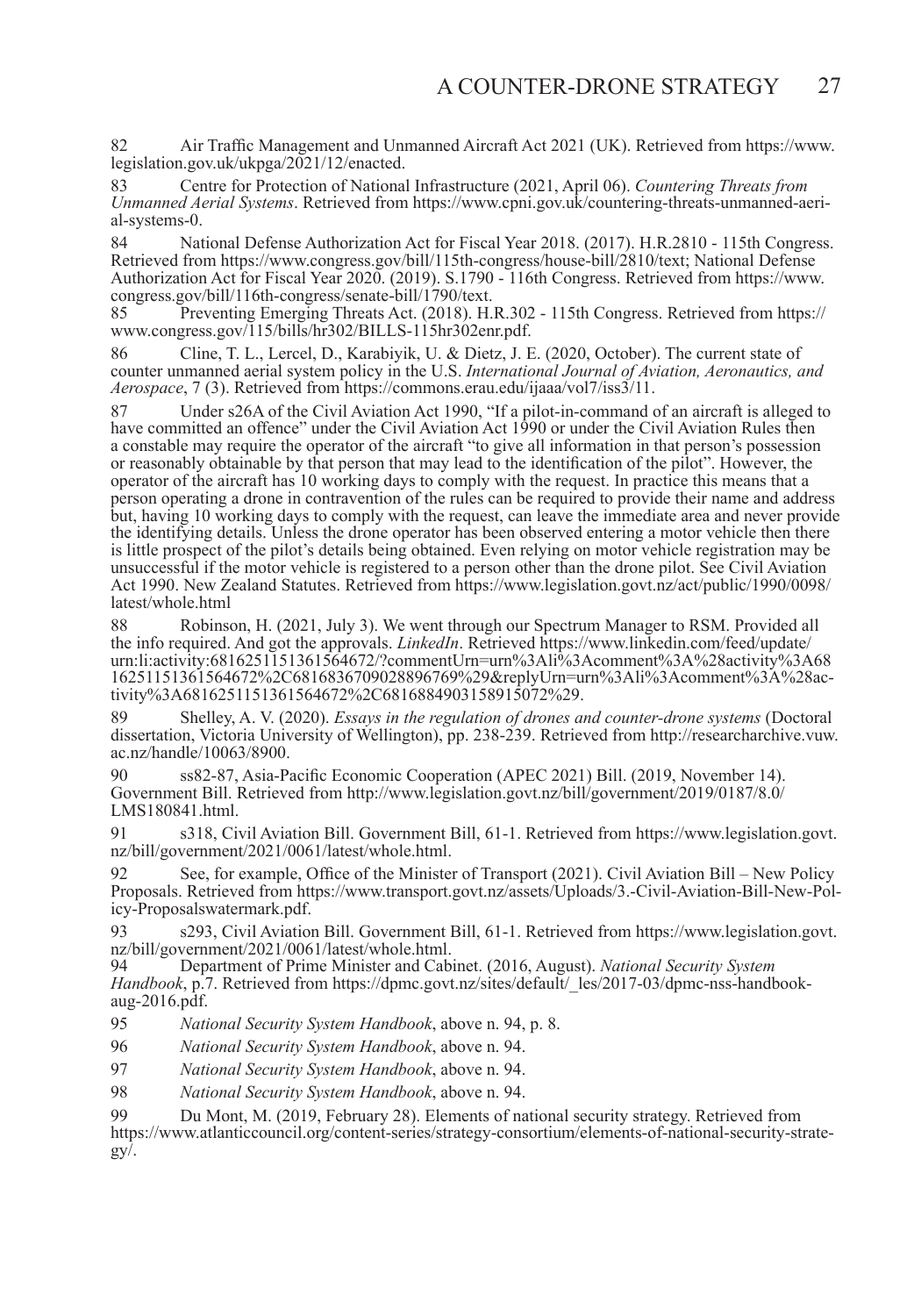100 HM Government. (2019, October 21). *UK Counter-Unmanned Aircraft Strategy*. Retrieved from https://assets.publishing.service.gov.uk/government/uploads/system/uploads/attachment data/ le/840793/Counter-Unmanned Aircraft Strategy.pdf.

101 Shelley, A. V. (2021) Quantifying the Cost of Drone-Related Threats in New Zealand. *National Security Journal*, 3(3), 8 November 2021. DOI: 10.36878/nsj20211108.03.

102 New Zealand Ministry of Transport. (2021b, June). *Social cost of road crashes and injuries 2020 update: June 2020*. Retrieved from https://www.transport.govt.nz/assets/Uploads/Social-Cost-of-Road-Crashes-and-Injuries-2020\_final.pdf.

103 Shelley, 2021, above n 101.

104 New Zealand Ministry of Transport. (2021a, April 6). *Enabling Drone Integration: Discussion Document*. Retrieved from https://www.transport.govt.nz/assets/Uploads/Discussion/EnablingDroneInte- gration.pdf.

105 Office of the Minister of Transport (2021). Civil Aviation Bill – New Policy Proposals. Retrieved from https://www.transport.govt.nz/assets/Uploads/3.-Civil-Aviation-Bill-New-Policy-Proposalswatermark.pdf.

106 Ardern, J. and Nash, S. (2019, March 21) New Zealand bans military style semi-automatics and assault rifles. Releases, New Zealand Government, https://www.beehive.govt.nz/release/new-zealand-bans-military-style-semi-automatics-and-assault-rifles.

107 Arden, J. (2019, March 19) PM House Statement on Christchurch mosques terror attack. Releases, New Zealand Government, https://www.beehive.govt.nz/release/pm-house-statement-christchurch-mosques-terror-attack.

108 See comments of Richard Munt, reported in Walters, L. (2020, August 14) Why changing gun laws isn't that simple. *Newsroom*. Retrieved from https://www.newsroom.co.nz/nzs-ongoing-fight-overgun-laws.

109 Kirkness, L. (2020, July 2). Police confiscate AK-47, submachine gun, and meth in North Shore drug bust. *NZ Herald online edition*. Retrieved from https://www.nzherald.co.nz/nz/police-confiscate-ak-47-submachine-gun-and-meth-in-north-shore-drug-bust/TOLUWGAVIVQ7CUBXCJLARH-6C2I/.

110 NZ Herald (2021, August 16). Multiple police cars respond to firearms incident in Mangere. *NZ Herald online edition*. Retrieved from https://www.nzherald.co.nz/nz/multiple-police-cars-respond-to-firearms-incident-in-mangere/K5AYVH27TZ6GGUV44KOI3CYS7E/.<br>111 TVNZ (2021, June 30), AK-47 with 1500 rounds of ammo among item

TVNZ (2021, June 30).  $\Delta K$ -47 with 1500 rounds of ammo among items seized during Auckland meth labs raid. *1 News*. Retrieved from https://www.tvnz.co.nz/one-news/new-zealand/ak-47-1500 rounds-ammo-among-items-seized-during-auckland-meth-labs-raid.

112 New Zealand Police. (2021, July 5). Firearms Information Summary as at 5 Jul 2021. Re- trieved from https://www.police.govt.nz/sites/default/files/publications/firearms-information-summa- ry-5july2021.xlsx.

113 Webb, Sheridan (2021) From Hijackings to Right-Wing Extremism: The Drivers of New Zealand's Counter-terrorism Legislation 1977 - 2020. *National Security Journal*, 3(1). doi:10.36878/ nsj20210409.04.

114 Webb, 2021, above n. 113.

115 Johanson, T. (2017) New Zealand's national security coordination. In: Hoverd W, Nelson N, Bradley C, editors. *New Zealand national security: challenges, trends and issues*. Albany: Massey University Press; p. 237–253.

116 Webb, 2021, above n. 113.

117 Downarowicz, T., Lacroix, Y. & Léandri, D. (2010, October 29). Spontaneous clustering in theoretical and some empirical stationary processes. ESAIM: *Probability and Statistics*, 4, pp. 256-262. DOI: 10.1051/ps:2008032.

118 New Zealand Ministry of Transport. (2021, April 6). E*nabling Drone Integration: Discussion Document*. Retrieved from https://www.transport.govt.nz/assets/Uploads/Discussion/EnablingDroneIntegration.pdf.

119 MOT, 2021, above n. 118.

120 Note that in its *Statement of Intent* the Civil Aviation Authority claims to use "intelligence-led, risk focussed activities to improve the effectiveness of aviation system regulatory policy and practice." See Civil Aviation Authority of New Zealand (2021b, June 17). Civil Aviation Authority 2021-2026